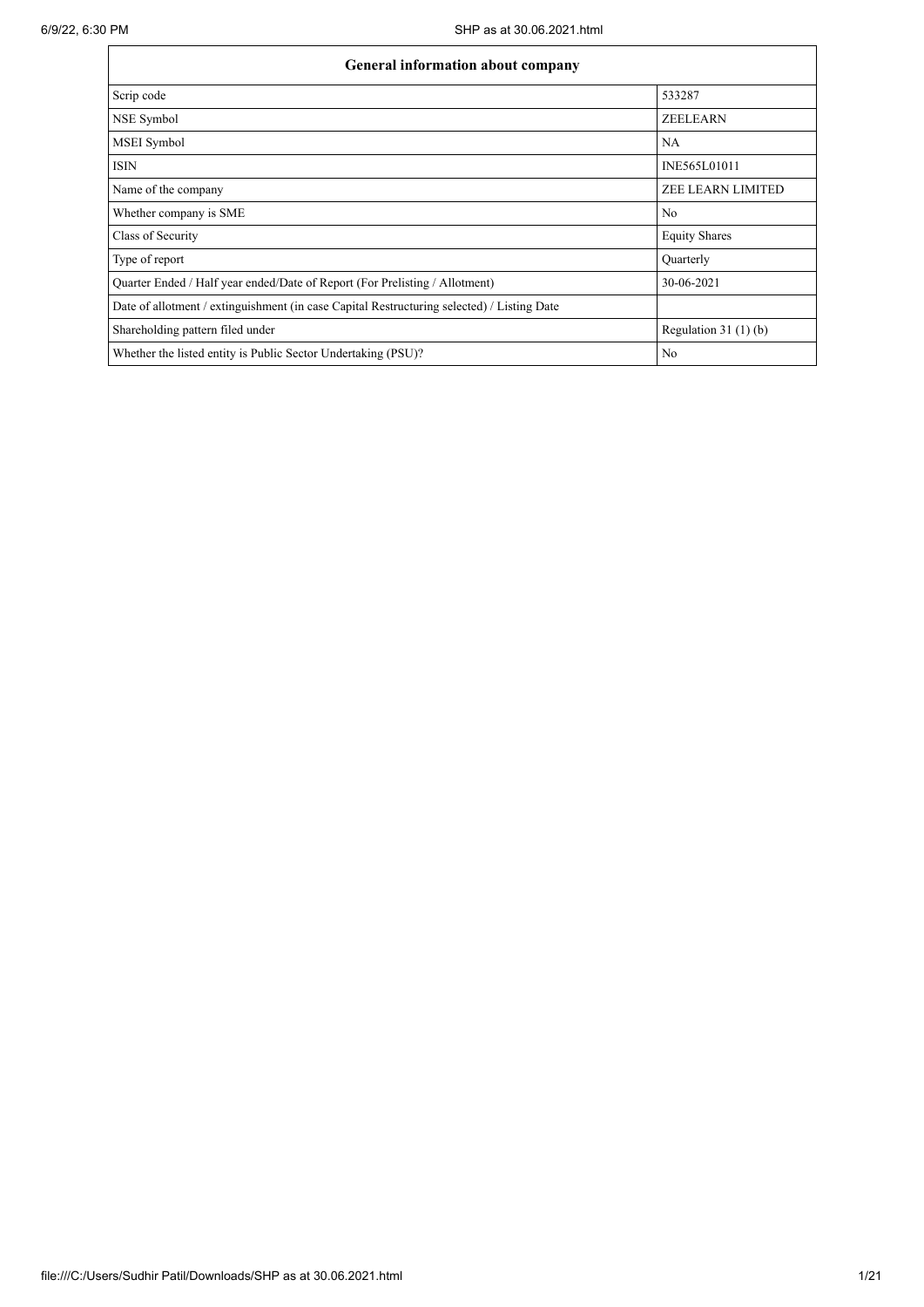.

|                | <b>Declaration</b>                                                                          |                |                                |                       |                             |  |  |  |  |  |  |
|----------------|---------------------------------------------------------------------------------------------|----------------|--------------------------------|-----------------------|-----------------------------|--|--|--|--|--|--|
| Sr.<br>No.     | Particular                                                                                  | Yes/No         | Promoter and<br>Promoter Group | Public<br>shareholder | Non Promoter-<br>Non Public |  |  |  |  |  |  |
| $\vert$ 1      | Whether the Listed Entity has issued any partly paid up shares?                             | No             | No                             | N <sub>o</sub>        | No.                         |  |  |  |  |  |  |
| $\overline{2}$ | Whether the Listed Entity has issued any Convertible Securities<br>$\overline{\mathcal{L}}$ | N <sub>o</sub> | No                             | N <sub>0</sub>        | N <sub>o</sub>              |  |  |  |  |  |  |
| $\overline{3}$ | Whether the Listed Entity has issued any Warrants?                                          | N <sub>0</sub> | No                             | No                    | N <sub>o</sub>              |  |  |  |  |  |  |
| $\overline{4}$ | Whether the Listed Entity has any shares against which<br>depository receipts are issued?   | N <sub>o</sub> | No                             | No                    | No                          |  |  |  |  |  |  |
| $\overline{5}$ | Whether the Listed Entity has any shares in locked-in?                                      | N <sub>0</sub> | N <sub>0</sub>                 | N <sub>0</sub>        | N <sub>0</sub>              |  |  |  |  |  |  |
| 6              | Whether any shares held by promoters are pledge or otherwise<br>encumbered?                 | Yes            | Yes                            |                       |                             |  |  |  |  |  |  |
| $\overline{7}$ | Whether company has equity shares with differential voting<br>rights?                       | N <sub>0</sub> | No                             | N <sub>0</sub>        | N <sub>o</sub>              |  |  |  |  |  |  |
| 8              | Whether the listed entity has any significant beneficial owner?                             | N <sub>0</sub> |                                |                       |                             |  |  |  |  |  |  |

÷,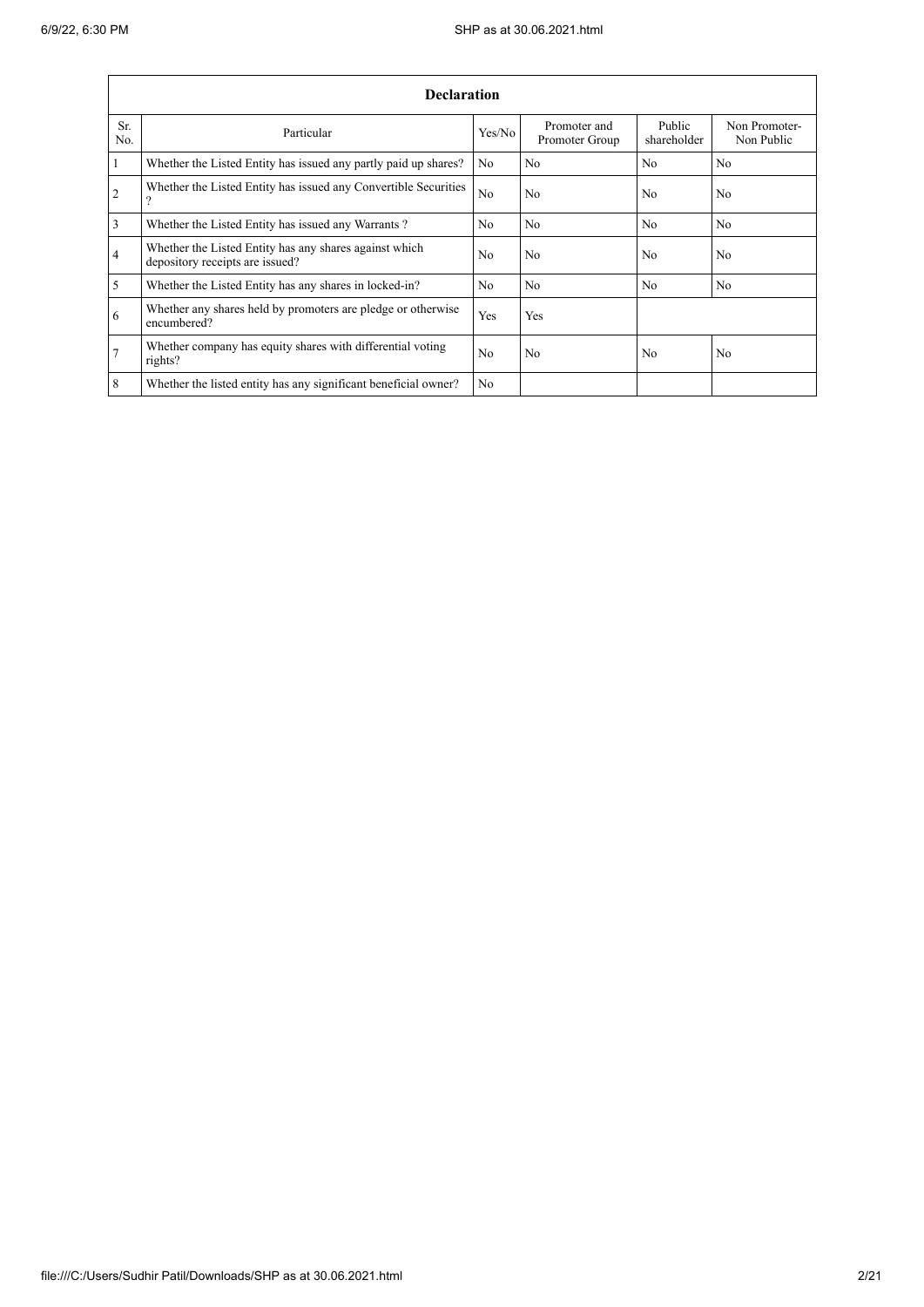|                    |                                           |                         |                                        |                       |                           |                                                  | Table I - Summary Statement holding of specified securities |                                                    |                                                                  |           |                     |  |  |
|--------------------|-------------------------------------------|-------------------------|----------------------------------------|-----------------------|---------------------------|--------------------------------------------------|-------------------------------------------------------------|----------------------------------------------------|------------------------------------------------------------------|-----------|---------------------|--|--|
|                    | Category                                  |                         |                                        | No. of                | No. Of<br>Partly<br>paid- | No. Of<br>shares                                 | Total nos.                                                  | Shareholding<br>as a $%$ of total<br>no. of shares | Number of Voting Rights held in each class<br>of securities (IX) |           |                     |  |  |
| Category<br>$($ I) | of<br>shareholder                         | Nos. Of<br>shareholders | fully paid<br>up equity<br>shares held | up<br>equity          | underlying<br>Depository  | shares held<br>$(VII) =$                         | (calculated as<br>per SCRR,                                 | No of Voting (XIV) Rights                          |                                                                  |           | Total as a          |  |  |
|                    | (II)                                      | (III)                   | (IV)                                   | shares<br>held<br>(V) | Receipts<br>(VI)          | $(IV)+(V)+$<br>(VI)<br>As a $%$ of<br>$(A+B+C2)$ | 1957) (VIII)                                                | Class eg:<br>X                                     | Class<br>eg:y                                                    | Total     | $%$ of<br>$(A+B+C)$ |  |  |
| (A)                | Promoter<br>&<br>Promoter<br>Group        | 6                       | 70727388                               |                       |                           | 70727388                                         | 21.69                                                       | 70727388                                           |                                                                  | 70727388  | 21.69               |  |  |
| (B)                | Public                                    | 119126                  | 255365337                              |                       |                           | 255365337                                        | 78.31                                                       | 255365337                                          |                                                                  | 255365337 | 78.31               |  |  |
| (C)                | Non<br>Promoter-<br>Non Public            |                         |                                        |                       |                           |                                                  |                                                             |                                                    |                                                                  |           |                     |  |  |
| (C1)               | <b>Shares</b><br>underlying<br><b>DRs</b> |                         |                                        |                       |                           |                                                  |                                                             |                                                    |                                                                  |           |                     |  |  |
| (C2)               | Shares held<br>by<br>Employee<br>Trusts   |                         |                                        |                       |                           |                                                  |                                                             |                                                    |                                                                  |           |                     |  |  |
|                    | Total                                     | 119132                  | 326092725                              |                       |                           | 326092725                                        | 100                                                         | 326092725                                          |                                                                  | 326092725 | 100                 |  |  |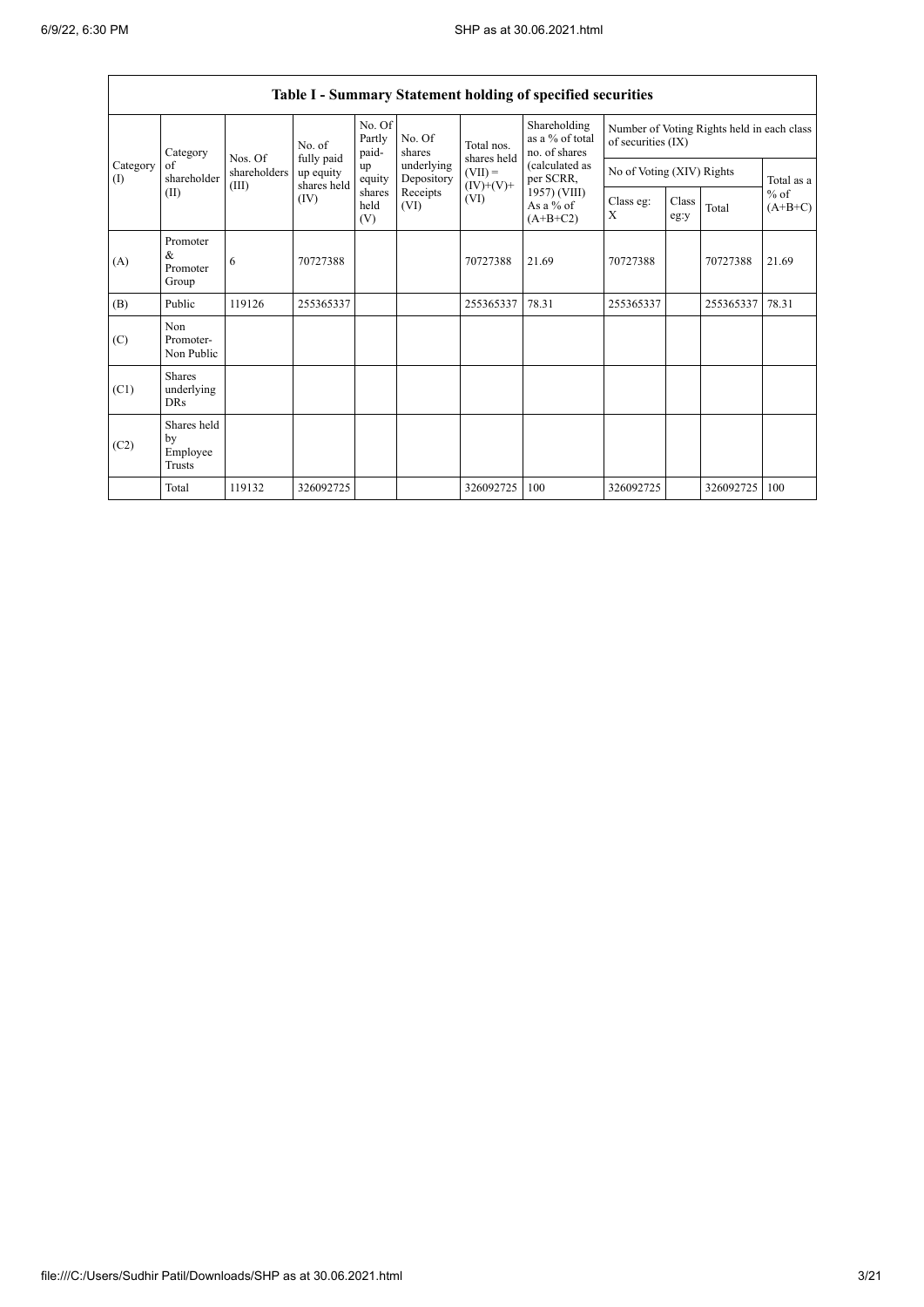|                          |                                                |                                                 |                                                  |                                                                 | Table I - Summary Statement holding of specified securities                                |                                        |                                                  |                                                                     |                                                         |                                           |
|--------------------------|------------------------------------------------|-------------------------------------------------|--------------------------------------------------|-----------------------------------------------------------------|--------------------------------------------------------------------------------------------|----------------------------------------|--------------------------------------------------|---------------------------------------------------------------------|---------------------------------------------------------|-------------------------------------------|
|                          | Category<br>of                                 | No. Of<br><b>Shares</b><br>Underlying           |                                                  | No. Of<br><b>Shares</b><br>Underlying<br>Outstanding            | Shareholding, as a<br>% assuming full<br>conversion of<br>convertible<br>securities (as a  | Number of<br>Locked in<br>shares (XII) |                                                  | Number of Shares<br>pledged or<br>otherwise<br>encumbered<br>(XIII) |                                                         | Number of<br>equity shares                |
| Category<br>$($ $\Gamma$ | shareholder<br>(II)                            | Outstanding<br>convertible<br>securities<br>(X) | Underlying<br>Outstanding<br>Warrants<br>$(X_i)$ | convertible<br>securities and<br>No. Of<br>Warrants (Xi)<br>(a) | percentage of<br>diluted share<br>capital) $(XI)$ =<br>$(VII)+(X)$ As a %<br>of $(A+B+C2)$ | No.<br>(a)                             | As a<br>$%$ of<br>total<br>Shares<br>held<br>(b) | No. (a)                                                             | As a<br>$%$ of<br>total<br><b>Shares</b><br>held<br>(b) | held in<br>dematerialized<br>form $(XIV)$ |
| (A)                      | Promoter<br>$\&$<br>Promoter<br>Group          |                                                 |                                                  |                                                                 | 21.69                                                                                      |                                        |                                                  | 35953500                                                            | 50.83                                                   | 70727388                                  |
| (B)                      | Public                                         |                                                 |                                                  |                                                                 | 78.31                                                                                      |                                        |                                                  |                                                                     |                                                         | 255183611                                 |
| (C)                      | Non<br>Promoter-<br>Non Public                 |                                                 |                                                  |                                                                 |                                                                                            |                                        |                                                  |                                                                     |                                                         |                                           |
| (C1)                     | <b>Shares</b><br>underlying<br><b>DRs</b>      |                                                 |                                                  |                                                                 |                                                                                            |                                        |                                                  |                                                                     |                                                         |                                           |
| (C2)                     | Shares held<br>by<br>Employee<br><b>Trusts</b> |                                                 |                                                  |                                                                 |                                                                                            |                                        |                                                  |                                                                     |                                                         |                                           |
|                          | Total                                          |                                                 |                                                  |                                                                 | 100                                                                                        |                                        |                                                  | 35953500 11.03                                                      |                                                         | 325910999                                 |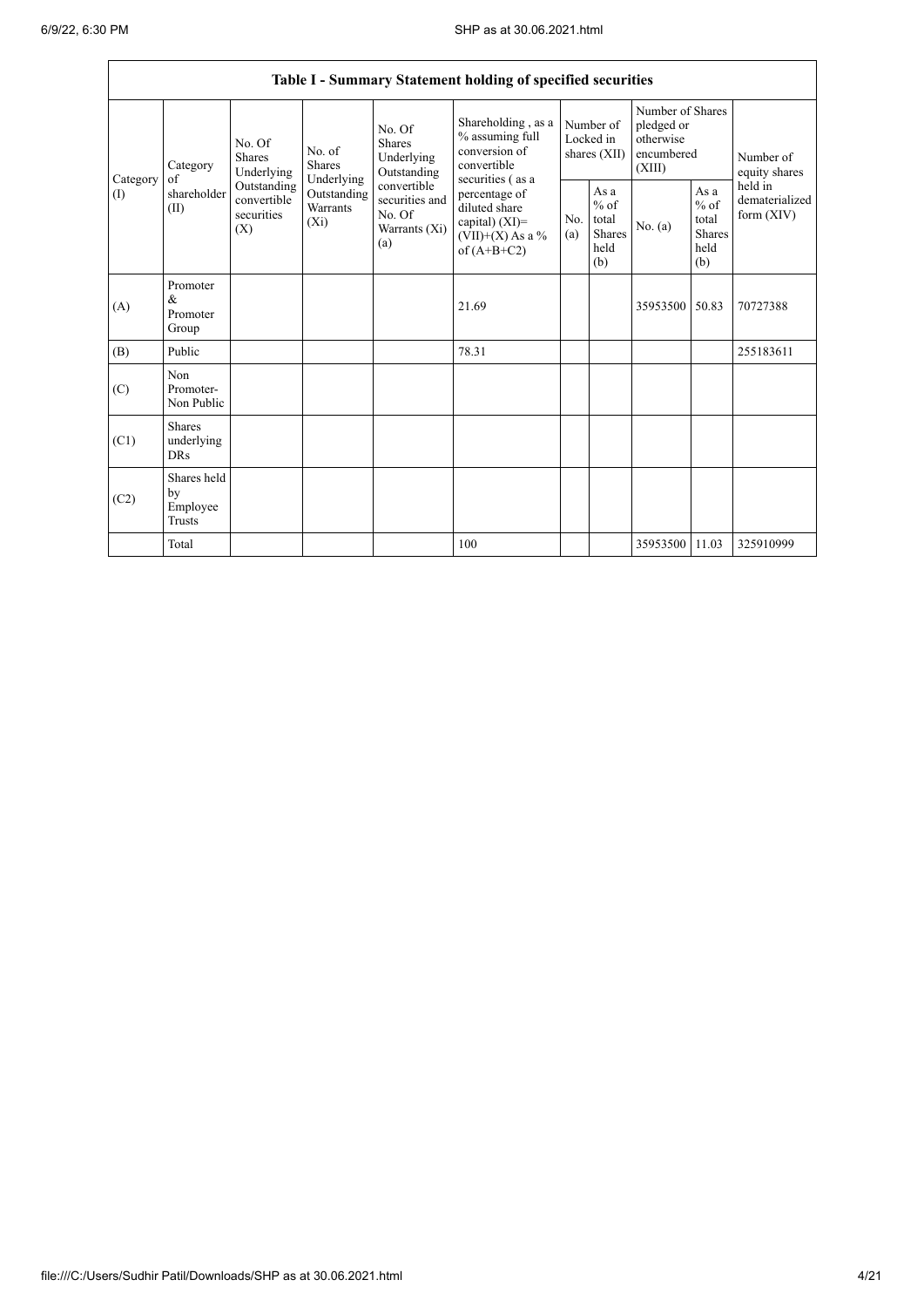|                                                                                                |                                                                                                                                    |                                                                                      | No. of fully                     | No.<br><b>Of</b><br>Partly  | No. Of                                         | Total nos.                              | Shareholding<br>as a % of<br>total no. of          | class of securities (IX) |                                                      | Number of Voting Rights held in each |                           |
|------------------------------------------------------------------------------------------------|------------------------------------------------------------------------------------------------------------------------------------|--------------------------------------------------------------------------------------|----------------------------------|-----------------------------|------------------------------------------------|-----------------------------------------|----------------------------------------------------|--------------------------|------------------------------------------------------|--------------------------------------|---------------------------|
| Sr.                                                                                            | Category &<br>Name of the<br>Shareholders<br>(1)                                                                                   | Nos. Of<br>shareholders<br>(III)                                                     | paid up<br>equity<br>shares held | paid-<br>$\rm up$<br>equity | shares<br>underlying<br>Depository<br>Receipts | shares held<br>$(VII) =$<br>$(IV)+(V)+$ | shares<br>(calculated<br>as per                    |                          | Total<br>No of Voting (XIV) Rights<br>as a $%$<br>of |                                      |                           |
|                                                                                                |                                                                                                                                    |                                                                                      | (IV)                             | shares<br>held<br>(V)       | (VI)                                           | (VI)                                    | SCRR,<br>1957) (VIII)<br>As a $%$ of<br>$(A+B+C2)$ | Class eg: X              | Class<br>eg:y                                        | Total                                | Total<br>Voting<br>rights |
| $\mathbf{A}$                                                                                   |                                                                                                                                    | Table II - Statement showing shareholding pattern of the Promoter and Promoter Group |                                  |                             |                                                |                                         |                                                    |                          |                                                      |                                      |                           |
| (1)                                                                                            | Indian                                                                                                                             |                                                                                      |                                  |                             |                                                |                                         |                                                    |                          |                                                      |                                      |                           |
| (d)                                                                                            | Any Other<br>(specify)                                                                                                             | 5                                                                                    | 41853150                         |                             |                                                | 41853150                                | 12.83                                              | 41853150                 |                                                      | 41853150                             | 12.83                     |
| Sub-Total<br>(A)(1)                                                                            |                                                                                                                                    | 5                                                                                    | 41853150                         |                             |                                                | 41853150                                | 12.83                                              | 41853150                 |                                                      | 41853150                             | 12.83                     |
| (2)                                                                                            | Foreign                                                                                                                            |                                                                                      |                                  |                             |                                                |                                         |                                                    |                          |                                                      |                                      |                           |
| (e)                                                                                            | Any Other<br>(specify)                                                                                                             | $\mathbf{1}$                                                                         | 28874238                         |                             |                                                | 28874238                                | 8.85                                               | 28874238                 |                                                      | 28874238                             | 8.85                      |
| Sub-Total<br>(A)(2)                                                                            |                                                                                                                                    | $\mathbf{1}$                                                                         | 28874238                         |                             |                                                | 28874238                                | 8.85                                               | 28874238                 |                                                      | 28874238                             | 8.85                      |
| Total<br>Shareholding<br>of Promoter<br>and<br>Promoter<br>Group $(A)=$<br>$(A)(1)+(A)$<br>(2) |                                                                                                                                    | 6                                                                                    | 70727388                         |                             |                                                | 70727388                                | 21.69                                              | 70727388                 |                                                      | 70727388                             | 21.69                     |
| $\, {\bf B}$                                                                                   |                                                                                                                                    | Table III - Statement showing shareholding pattern of the Public shareholder         |                                  |                             |                                                |                                         |                                                    |                          |                                                      |                                      |                           |
| (1)                                                                                            | Institutions                                                                                                                       |                                                                                      |                                  |                             |                                                |                                         |                                                    |                          |                                                      |                                      |                           |
| (a)                                                                                            | Mutual<br>Funds                                                                                                                    | $\mathbf{1}$                                                                         | 274                              |                             |                                                | 274                                     | $\boldsymbol{0}$                                   | 274                      |                                                      | 274                                  | $\boldsymbol{0}$          |
| (e)                                                                                            | Foreign<br>Portfolio<br>Investors                                                                                                  | 14                                                                                   | 65013733                         |                             |                                                | 65013733                                | 19.94                                              | 65013733                 |                                                      | 65013733                             | 19.94                     |
| (f)                                                                                            | Financial<br>Institutions/<br><b>Banks</b>                                                                                         | 10                                                                                   | 4022                             |                             |                                                | 4022                                    | $\boldsymbol{0}$                                   | 4022                     |                                                      | 4022                                 | $\bf{0}$                  |
| (g)                                                                                            | Insurance<br>Companies                                                                                                             | $\mathbf{1}$                                                                         | 18750                            |                             |                                                | 18750                                   | 0.01                                               | 18750                    |                                                      | 18750                                | 0.01                      |
| Sub-Total<br>(B)(1)                                                                            |                                                                                                                                    | 26                                                                                   | 65036779                         |                             |                                                | 65036779                                | 19.94                                              | 65036779                 |                                                      | 65036779                             | 19.94                     |
| (3)                                                                                            | Non-institutions                                                                                                                   |                                                                                      |                                  |                             |                                                |                                         |                                                    |                          |                                                      |                                      |                           |
| (a(i))                                                                                         | Individuals -<br>i.Individual<br>shareholders<br>holding<br>nominal<br>share capital<br>up to $\overline{\text{Rs}}$ . 2<br>lakhs. | 114603                                                                               | 62405183                         |                             |                                                | 62405183                                | 19.14                                              | 62405183                 |                                                      | 62405183                             | 19.14                     |
| (a(ii))                                                                                        | Individuals -<br>ii. Individual<br>shareholders<br>holding<br>nominal<br>share capital<br>in excess of<br>Rs. 2 lakhs.             | 16                                                                                   | 7076502                          |                             |                                                | 7076502                                 | 2.17                                               | 7076502                  |                                                      | 7076502                              | 2.17                      |
| (b)                                                                                            | <b>NBFCs</b><br>registered<br>with RBI                                                                                             | 1                                                                                    | 3500                             |                             |                                                | 3500                                    | $\boldsymbol{0}$                                   | 3500                     |                                                      | 3500                                 | $\mathbf{0}$              |
| (c)                                                                                            | Employee<br><b>Trusts</b>                                                                                                          | 1                                                                                    | 27                               |                             |                                                | 27                                      | $\boldsymbol{0}$                                   | 27                       |                                                      | $27\,$                               | $\boldsymbol{0}$          |
| (e)                                                                                            | Any Other<br>(specify)                                                                                                             | 4479                                                                                 | 120843346                        |                             |                                                | 120843346                               | 37.06                                              | 120843346                |                                                      | 120843346 37.06                      |                           |
| Sub-Total                                                                                      |                                                                                                                                    | 119100                                                                               | 190328558                        |                             |                                                | 190328558                               | 58.37                                              | 190328558                |                                                      | 190328558 58.37                      |                           |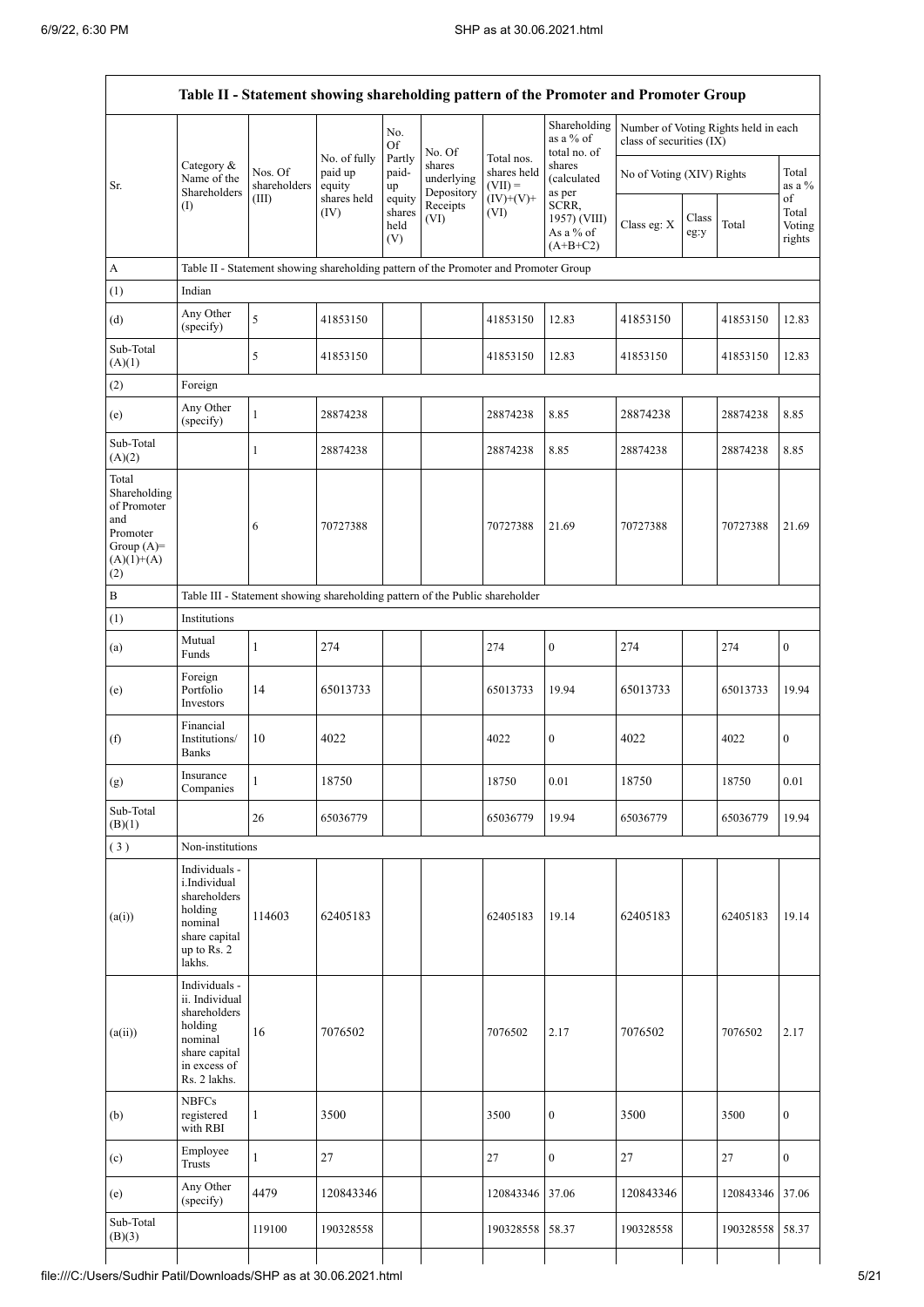## 6/9/22, 6:30 PM SHP as at 30.06.2021.html

| <b>Total Public</b><br>Shareholding<br>$(B)=(B)(1)+$<br>$(B)(2)+(B)$<br>(3) | 119126 | 255365337 |  | 255365337 78.31 |                                                                                              | 255365337 | 255365337 78.31 |     |
|-----------------------------------------------------------------------------|--------|-----------|--|-----------------|----------------------------------------------------------------------------------------------|-----------|-----------------|-----|
|                                                                             |        |           |  |                 | Table IV - Statement showing shareholding pattern of the Non Promoter-Non Public shareholder |           |                 |     |
| Total (<br>$A+B+C2$ )                                                       | 119132 | 326092725 |  | 326092725       | 100                                                                                          | 326092725 | 326092725       | 100 |
| Total<br>$(A+B+C)$                                                          | 119132 | 326092725 |  | 326092725       | 100                                                                                          | 326092725 | 326092725   100 |     |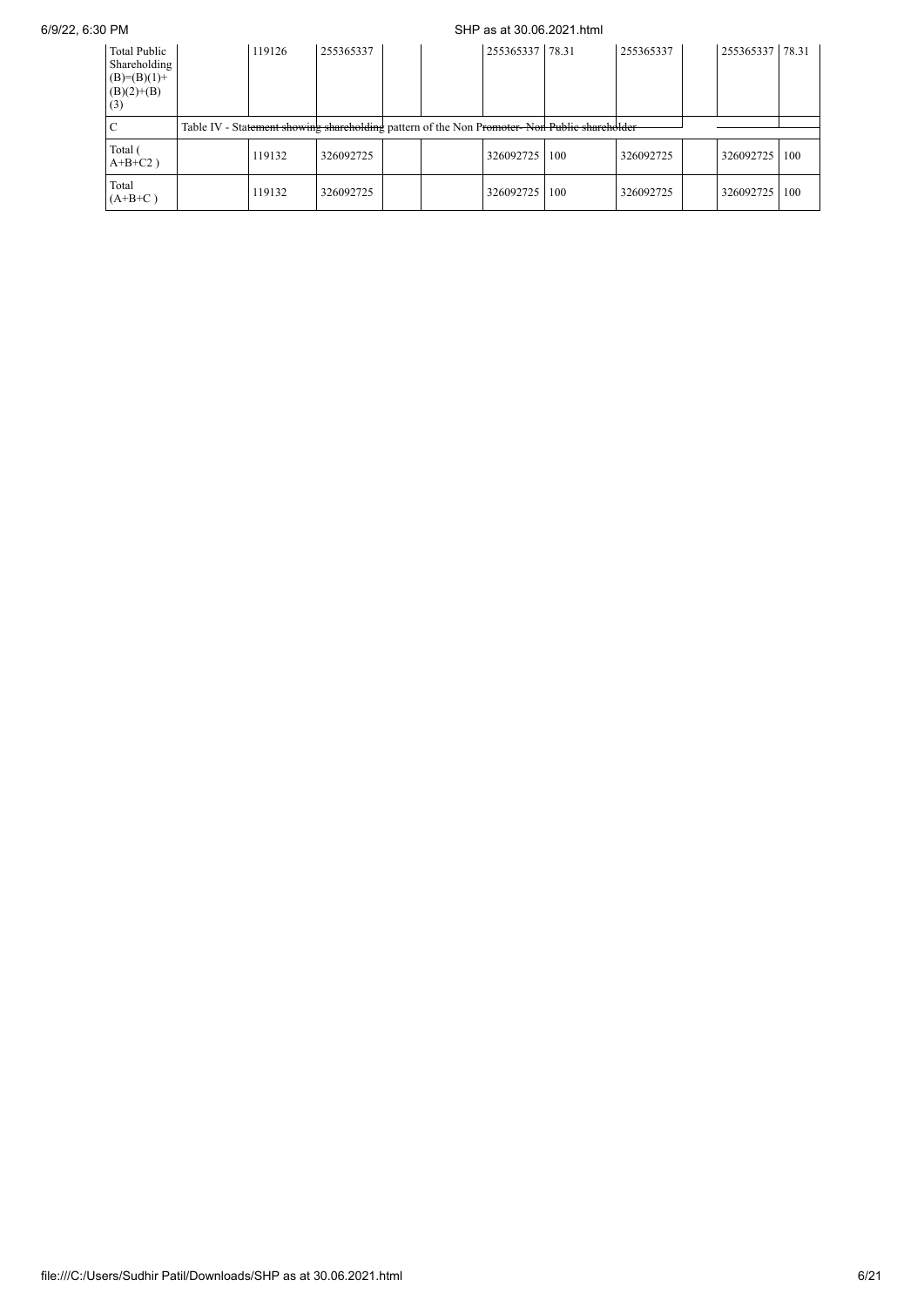.

|                                                                                         |                                                                                                                                             |                                    |                                                  | Table II - Statement showing shareholding pattern of the Promoter and Promoter Group          |  |                                                  |                                                                     |                                                         |                                           |
|-----------------------------------------------------------------------------------------|---------------------------------------------------------------------------------------------------------------------------------------------|------------------------------------|--------------------------------------------------|-----------------------------------------------------------------------------------------------|--|--------------------------------------------------|---------------------------------------------------------------------|---------------------------------------------------------|-------------------------------------------|
|                                                                                         | No. Of Shares<br>No. Of<br>Underlying<br>No. of<br><b>Shares</b><br><b>Shares</b><br>Outstanding<br>Underlying<br>Underlying<br>convertible |                                    |                                                  | Shareholding, as a %<br>assuming full<br>conversion of<br>convertible securities (            |  | Number of<br>Locked in<br>shares (XII)           | Number of Shares<br>pledged or<br>otherwise<br>encumbered<br>(XIII) |                                                         | Number of<br>equity shares                |
| Sr.                                                                                     | Outstanding<br>convertible<br>securities<br>(X)                                                                                             | Outstanding<br>Warrants<br>$(X_i)$ | securities and<br>No. Of<br>Warrants (Xi)<br>(a) | as a percentage of<br>diluted share capital)<br>$(XI) = (VII)+(X) As a %$<br>of $(A+B+C2)$    |  | As a<br>$%$ of<br>total<br>Shares<br>held<br>(b) | No. (a)                                                             | As a<br>$%$ of<br>total<br><b>Shares</b><br>held<br>(b) | held in<br>dematerialized<br>form $(XIV)$ |
| $\boldsymbol{\rm{A}}$                                                                   |                                                                                                                                             |                                    |                                                  | Table II - Statement showing shareholding pattern of the Promoter and Promoter Group          |  |                                                  |                                                                     |                                                         |                                           |
| (1)                                                                                     | Indian                                                                                                                                      |                                    |                                                  |                                                                                               |  |                                                  |                                                                     |                                                         |                                           |
| (d)                                                                                     |                                                                                                                                             |                                    |                                                  | 12.83                                                                                         |  |                                                  | 35953500                                                            | 85.9                                                    | 41853150                                  |
| Sub-Total (A)<br>(1)                                                                    |                                                                                                                                             |                                    |                                                  | 12.83                                                                                         |  |                                                  | 35953500                                                            | 85.9                                                    | 41853150                                  |
| (2)                                                                                     | Foreign                                                                                                                                     |                                    |                                                  |                                                                                               |  |                                                  |                                                                     |                                                         |                                           |
| (e)                                                                                     |                                                                                                                                             |                                    |                                                  | 8.85                                                                                          |  |                                                  | $\boldsymbol{0}$                                                    | $\boldsymbol{0}$                                        | 28874238                                  |
| Sub-Total (A)<br>(2)                                                                    |                                                                                                                                             |                                    |                                                  | 8.85                                                                                          |  |                                                  | $\boldsymbol{0}$                                                    | $\mathbf{0}$                                            | 28874238                                  |
| Total<br>Shareholding<br>of Promoter<br>and Promoter<br>Group $(A)=$<br>$(A)(1)+(A)(2)$ |                                                                                                                                             |                                    |                                                  | 21.69                                                                                         |  |                                                  | 35953500 50.83                                                      |                                                         | 70727388                                  |
| $\, {\bf B}$                                                                            |                                                                                                                                             |                                    |                                                  | Table III - Statement showing shareholding pattern of the Public shareholder                  |  |                                                  |                                                                     |                                                         |                                           |
| (1)                                                                                     | Institutions                                                                                                                                |                                    |                                                  |                                                                                               |  |                                                  |                                                                     |                                                         |                                           |
| (a)                                                                                     |                                                                                                                                             |                                    |                                                  | $\mathbf{0}$                                                                                  |  |                                                  |                                                                     |                                                         | $\boldsymbol{0}$                          |
| (e)                                                                                     |                                                                                                                                             |                                    |                                                  | 19.94                                                                                         |  |                                                  |                                                                     |                                                         | 65010720                                  |
| (f)                                                                                     |                                                                                                                                             |                                    |                                                  | $\mathbf{0}$                                                                                  |  |                                                  |                                                                     |                                                         | 4022                                      |
| (g)                                                                                     |                                                                                                                                             |                                    |                                                  | 0.01                                                                                          |  |                                                  |                                                                     |                                                         | 18750                                     |
| Sub-Total (B)<br>(1)                                                                    |                                                                                                                                             |                                    |                                                  | 19.94                                                                                         |  |                                                  |                                                                     |                                                         | 65033492                                  |
| (3)                                                                                     | Non-institutions                                                                                                                            |                                    |                                                  |                                                                                               |  |                                                  |                                                                     |                                                         |                                           |
| (a(i))                                                                                  |                                                                                                                                             |                                    |                                                  | 19.14                                                                                         |  |                                                  |                                                                     |                                                         | 62321559                                  |
| (a(ii))                                                                                 |                                                                                                                                             |                                    |                                                  | 2.17                                                                                          |  |                                                  |                                                                     |                                                         | 7076502                                   |
| (b)                                                                                     |                                                                                                                                             |                                    |                                                  | $\mathbf{0}$                                                                                  |  |                                                  |                                                                     |                                                         | 3500                                      |
| (c)                                                                                     |                                                                                                                                             |                                    |                                                  | $\boldsymbol{0}$                                                                              |  |                                                  |                                                                     |                                                         | $27\,$                                    |
| (e)                                                                                     |                                                                                                                                             |                                    |                                                  | 37.06                                                                                         |  |                                                  |                                                                     |                                                         | 120748531                                 |
| Sub-Total (B)<br>(3)                                                                    |                                                                                                                                             |                                    |                                                  | 58.37                                                                                         |  |                                                  |                                                                     |                                                         | 190150119                                 |
| <b>Total Public</b><br>Shareholding<br>$(B)= (B)(1) +$<br>$(B)(2)+(B)(3)$               |                                                                                                                                             |                                    |                                                  | 78.31                                                                                         |  |                                                  |                                                                     |                                                         | 255183611                                 |
| $\mathbf C$                                                                             |                                                                                                                                             |                                    |                                                  | Table IV - Statement showing shareholding pattern of the Non Promoter- Non Public shareholder |  |                                                  |                                                                     |                                                         |                                           |
| Total (<br>$A+B+C2$ )                                                                   |                                                                                                                                             |                                    |                                                  | 100                                                                                           |  |                                                  |                                                                     |                                                         | 325910999                                 |
| Total<br>$(A+B+C)$                                                                      |                                                                                                                                             |                                    |                                                  | 100                                                                                           |  |                                                  | 35953500 11.03                                                      |                                                         | 325910999                                 |

÷,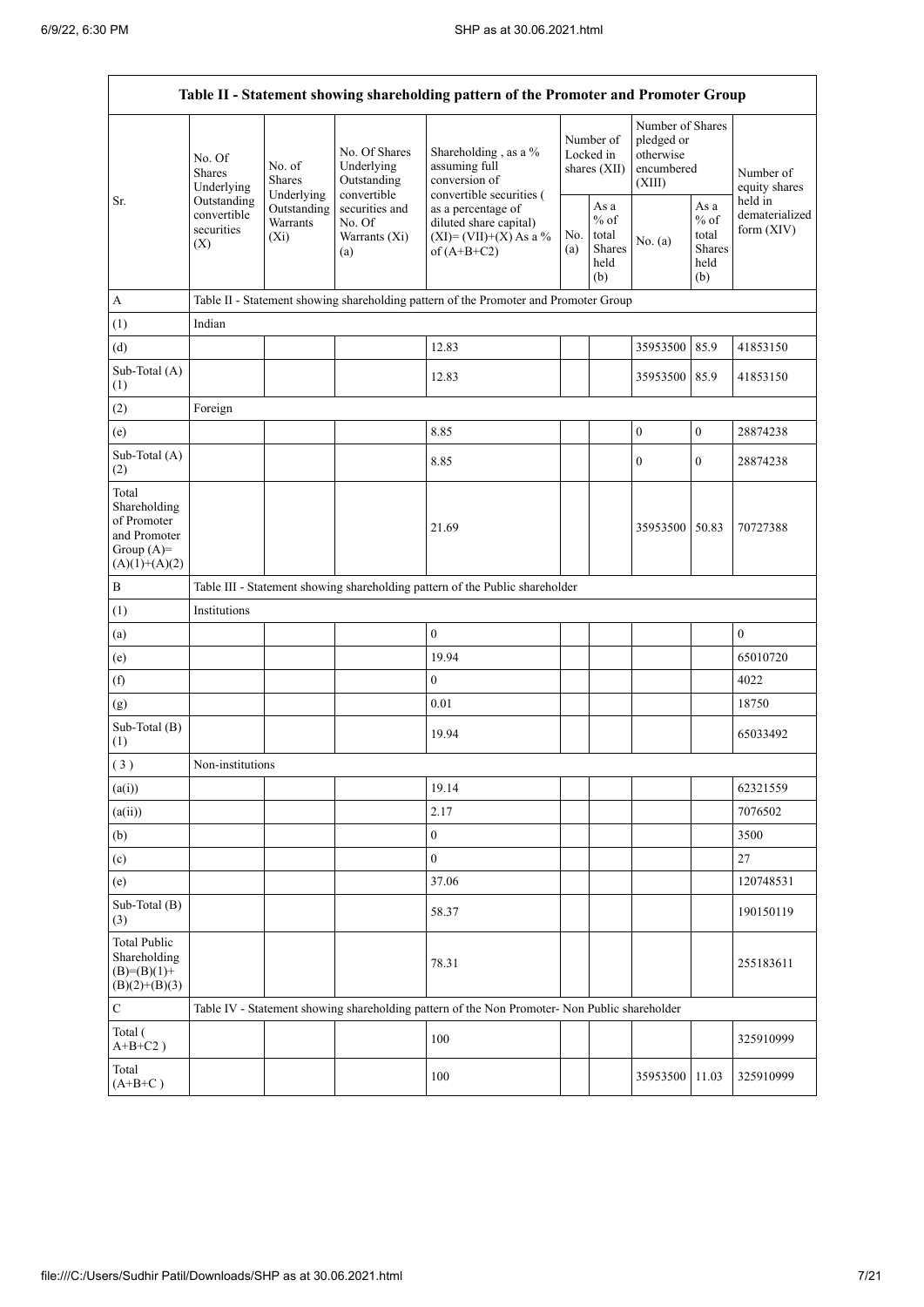| Any Other (specify)                                                                                                                                                                  |                                                |                                                               |                                            |                               |                                                        |                                   |  |  |  |
|--------------------------------------------------------------------------------------------------------------------------------------------------------------------------------------|------------------------------------------------|---------------------------------------------------------------|--------------------------------------------|-------------------------------|--------------------------------------------------------|-----------------------------------|--|--|--|
| Searial No.                                                                                                                                                                          | $\mathbf{1}$                                   | $\overline{2}$                                                | 3                                          | $\overline{4}$                | 5                                                      | 6                                 |  |  |  |
| Category                                                                                                                                                                             | <b>Bodies</b><br>Corporate                     | <b>Bodies Corporate</b>                                       | <b>Bodies Corporate</b>                    | <b>Bodies</b><br>Corporate    | <b>Bodies Corporate</b>                                | <b>Bodies</b><br>Corporate        |  |  |  |
| Name of the<br>Shareholders (I)                                                                                                                                                      | Asian Satellite<br><b>Broadcast Pvt</b><br>Ltd | Jayneer Infrapower &<br>Multiventures Private<br>Limited      | Essel Media<br>Ventures Private<br>Limited | Jayneer<br>Enterprises<br>Llp | Sprit Infrapower &<br>Multiventures<br>Private Limited | Essel<br>Infraprojects<br>Limited |  |  |  |
| PAN(II)                                                                                                                                                                              | AACCA0162A                                     | AAACJ1688G                                                    | AANCS6794B                                 | AAHFJ5369G                    | AALCS5905J                                             | AAACP6095M                        |  |  |  |
| No. of the<br>Shareholders (I)                                                                                                                                                       | 1                                              | 1                                                             | 1                                          | $\mathbf{1}$                  | 1                                                      | $\boldsymbol{0}$                  |  |  |  |
| No. of fully paid<br>up equity shares<br>held (IV)                                                                                                                                   | 22788250                                       | 16900000                                                      | 2121036                                    | 40000                         | 3864                                                   | $\boldsymbol{0}$                  |  |  |  |
| No. Of Partly paid-<br>up equity shares<br>held (V)                                                                                                                                  |                                                |                                                               |                                            |                               |                                                        |                                   |  |  |  |
| No. Of shares<br>underlying<br>Depository<br>Receipts (VI)                                                                                                                           |                                                |                                                               |                                            |                               |                                                        |                                   |  |  |  |
| Total nos. shares<br>held $(VII) = (IV) +$<br>$(V)$ + $(VI)$                                                                                                                         | 22788250                                       | 16900000                                                      | 2121036                                    | 40000                         | 3864                                                   | $\boldsymbol{0}$                  |  |  |  |
| Shareholding as a<br>% of total no. of<br>shares (calculated<br>as per SCRR,<br>1957) (VIII) As a<br>% of $(A+B+C2)$                                                                 | 6.99                                           | 5.18                                                          | 0.65                                       | 0.01                          | $\boldsymbol{0}$                                       | $\boldsymbol{0}$                  |  |  |  |
|                                                                                                                                                                                      |                                                | Number of Voting Rights held in each class of securities (IX) |                                            |                               |                                                        |                                   |  |  |  |
| Class eg: X                                                                                                                                                                          | 22788250                                       | 16900000                                                      | 2121036                                    | 40000                         | 3864                                                   | $\boldsymbol{0}$                  |  |  |  |
| Class eg:y                                                                                                                                                                           |                                                |                                                               |                                            |                               |                                                        |                                   |  |  |  |
| Total                                                                                                                                                                                | 22788250                                       | 16900000                                                      | 2121036                                    | 40000                         | 3864                                                   | $\boldsymbol{0}$                  |  |  |  |
| Total as a % of<br><b>Total Voting rights</b>                                                                                                                                        | 6.99                                           | 5.18                                                          | 0.65                                       | 0.01                          | $\overline{0}$                                         | $\mathbf{0}$                      |  |  |  |
| No. Of Shares<br>Underlying<br>Outstanding<br>convertible<br>securities $(X)$                                                                                                        |                                                |                                                               |                                            |                               |                                                        |                                   |  |  |  |
| No. of Shares<br>Underlying<br>Outstanding<br>Warrants (Xi)                                                                                                                          |                                                |                                                               |                                            |                               |                                                        |                                   |  |  |  |
| No. Of Shares<br>Underlying<br>Outstanding<br>convertible<br>securities and No.<br>Of Warrants (Xi)<br>(a)                                                                           |                                                |                                                               |                                            |                               |                                                        |                                   |  |  |  |
| Shareholding, as a<br>% assuming full<br>conversion of<br>convertible<br>securities (as a<br>percentage of<br>diluted share<br>capital) (XI)=<br>$(VII)+(X)$ As a %<br>of $(A+B+C2)$ | 6.99                                           | 5.18                                                          | 0.65                                       | 0.01                          | $\boldsymbol{0}$                                       | $\boldsymbol{0}$                  |  |  |  |
| Number of Locked in shares (XII)                                                                                                                                                     |                                                |                                                               |                                            |                               |                                                        |                                   |  |  |  |
| No. (a)                                                                                                                                                                              |                                                |                                                               |                                            |                               |                                                        |                                   |  |  |  |
| As a % of total<br>Shares held (b)                                                                                                                                                   |                                                |                                                               |                                            |                               |                                                        |                                   |  |  |  |
|                                                                                                                                                                                      |                                                | Number of Shares pledged or otherwise encumbered (XIII)       |                                            |                               |                                                        |                                   |  |  |  |
| No. (a)                                                                                                                                                                              | 19543500                                       | 14300000                                                      | 2110000                                    | $\boldsymbol{0}$              | $\boldsymbol{0}$                                       | $\boldsymbol{0}$                  |  |  |  |
| As a % of total                                                                                                                                                                      | 85.76                                          | 84.62                                                         | 99.48                                      | $\boldsymbol{0}$              | $\boldsymbol{0}$                                       | $\boldsymbol{0}$                  |  |  |  |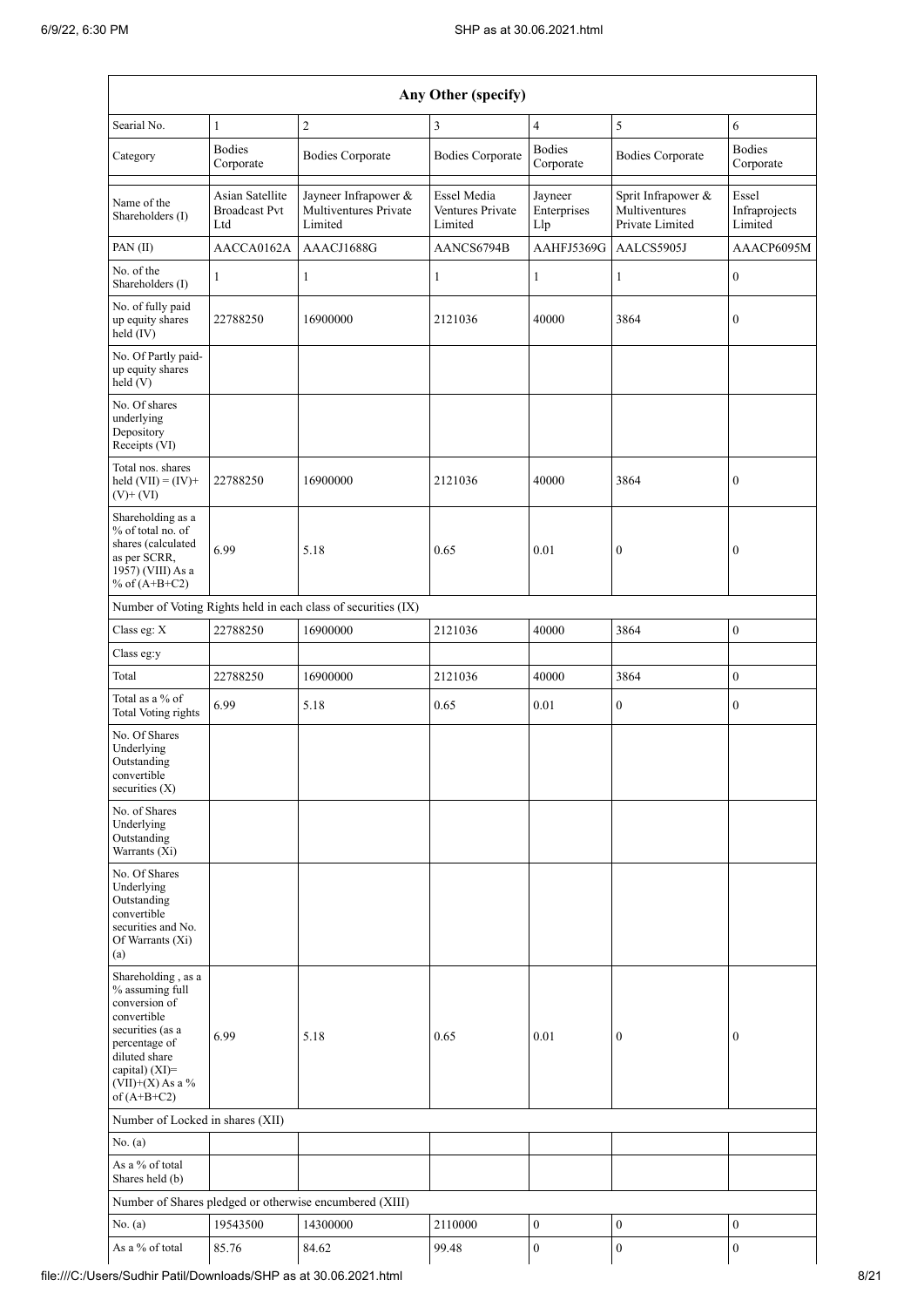## 6/9/22, 6:30 PM SHP as at 30.06.2021.html

| Shares held (b)                                                      |          |          |          |          |          |          |
|----------------------------------------------------------------------|----------|----------|----------|----------|----------|----------|
| Number of equity<br>shares held in<br>dematerialized<br>form $(XIV)$ | 22788250 | 16900000 | 2121036  | 40000    | 3864     |          |
| Reason for not providing PAN                                         |          |          |          |          |          |          |
| Reason for not<br>providing PAN                                      |          |          |          |          |          |          |
| Shareholder type                                                     | Promoter | Promoter | Promoter | Promoter | Promoter | Promoter |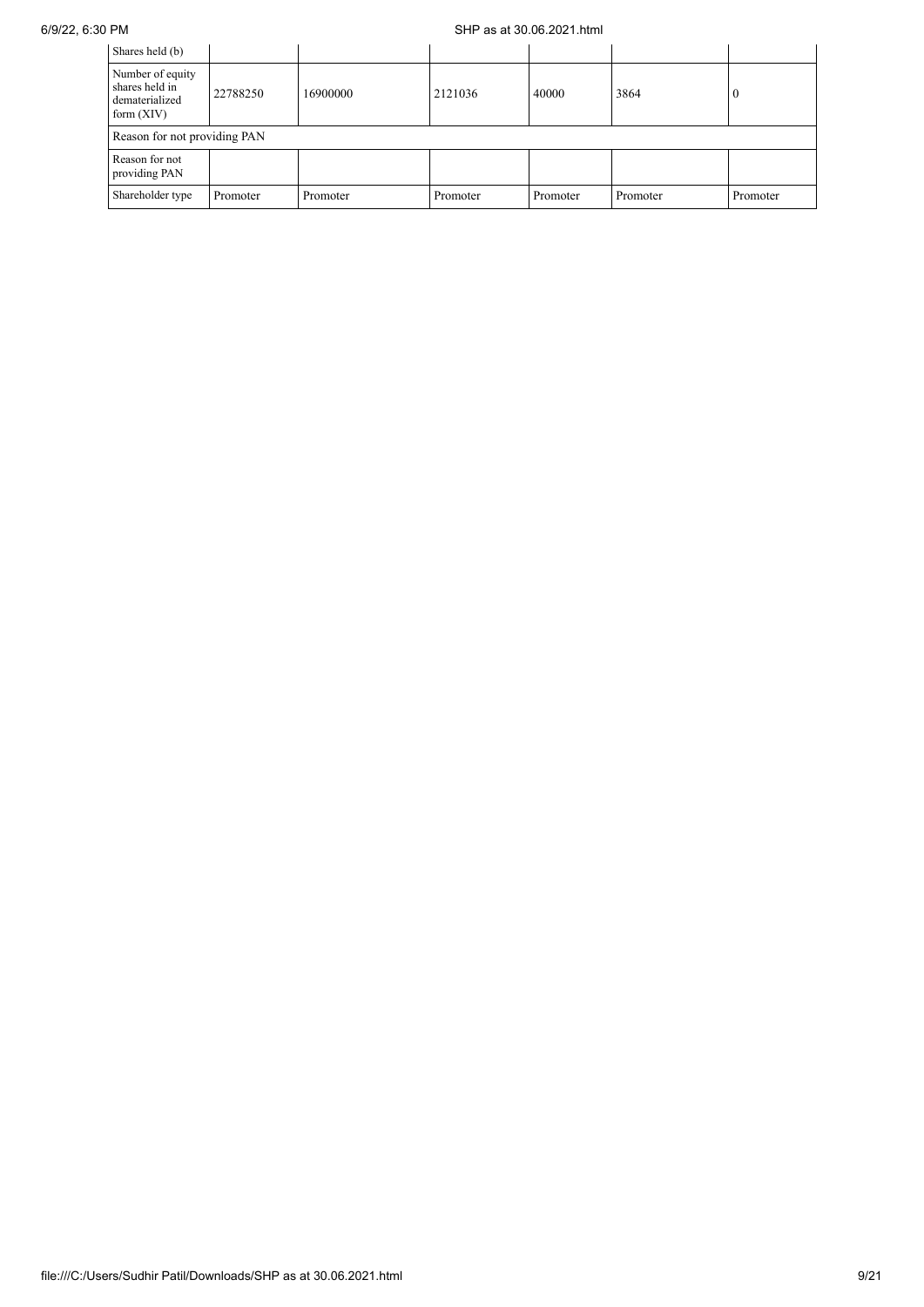$\mathbf{r}$ 

|                                                                                                                                                                                                       | Any Other (specify)                                           |  |  |  |  |  |  |  |  |
|-------------------------------------------------------------------------------------------------------------------------------------------------------------------------------------------------------|---------------------------------------------------------------|--|--|--|--|--|--|--|--|
| Searial No.                                                                                                                                                                                           |                                                               |  |  |  |  |  |  |  |  |
| Category                                                                                                                                                                                              | Click here to go back                                         |  |  |  |  |  |  |  |  |
| Name of the<br>Shareholders (I)                                                                                                                                                                       |                                                               |  |  |  |  |  |  |  |  |
| PAN(II)                                                                                                                                                                                               | Total                                                         |  |  |  |  |  |  |  |  |
| No. of the<br>Shareholders (I)                                                                                                                                                                        | 5                                                             |  |  |  |  |  |  |  |  |
| No. of fully paid<br>up equity shares<br>held (IV)                                                                                                                                                    | 41853150                                                      |  |  |  |  |  |  |  |  |
| No. Of Partly paid-<br>up equity shares<br>held(V)                                                                                                                                                    |                                                               |  |  |  |  |  |  |  |  |
| No. Of shares<br>underlying<br>Depository<br>Receipts (VI)                                                                                                                                            |                                                               |  |  |  |  |  |  |  |  |
| Total nos. shares<br>held $(VII) = (IV) +$<br>$(V)$ + $(VI)$                                                                                                                                          | 41853150                                                      |  |  |  |  |  |  |  |  |
| Shareholding as a<br>% of total no. of<br>shares (calculated<br>as per SCRR,<br>1957) (VIII) As a<br>% of $(A+B+C2)$                                                                                  | 12.83                                                         |  |  |  |  |  |  |  |  |
|                                                                                                                                                                                                       | Number of Voting Rights held in each class of securities (IX) |  |  |  |  |  |  |  |  |
| Class eg: X                                                                                                                                                                                           | 41853150                                                      |  |  |  |  |  |  |  |  |
| Class eg:y                                                                                                                                                                                            |                                                               |  |  |  |  |  |  |  |  |
| Total                                                                                                                                                                                                 | 41853150                                                      |  |  |  |  |  |  |  |  |
| Total as a $\%$ of<br>Total Voting rights                                                                                                                                                             | 12.83                                                         |  |  |  |  |  |  |  |  |
| No. Of Shares<br>Underlying<br>Outstanding<br>convertible<br>securities $(X)$                                                                                                                         |                                                               |  |  |  |  |  |  |  |  |
| No. of Shares<br>Underlying<br>Outstanding<br>Warrants (Xi)                                                                                                                                           |                                                               |  |  |  |  |  |  |  |  |
| No. Of Shares<br>Underlying<br>Outstanding<br>convertible<br>securities and No.<br>Of Warrants (Xi)<br>(a)                                                                                            |                                                               |  |  |  |  |  |  |  |  |
| Shareholding, as a<br>% assuming full<br>conversion of<br>convertible<br>securities (as a<br>percentage of<br>diluted share<br>capital) (XI)=<br>$({\rm VII}){+}({\rm X})$ As a $\%$<br>of $(A+B+C2)$ | 12.83                                                         |  |  |  |  |  |  |  |  |
| Number of Locked in shares (XII)                                                                                                                                                                      |                                                               |  |  |  |  |  |  |  |  |
| No. (a)                                                                                                                                                                                               |                                                               |  |  |  |  |  |  |  |  |
| As a $\%$ of total<br>Shares held (b)                                                                                                                                                                 |                                                               |  |  |  |  |  |  |  |  |
|                                                                                                                                                                                                       | Number of Shares pledged or otherwise encumbered (XIII)       |  |  |  |  |  |  |  |  |
| No. (a)                                                                                                                                                                                               | 35953500                                                      |  |  |  |  |  |  |  |  |
| As a % of total<br>Shares held (b)                                                                                                                                                                    | 85.9                                                          |  |  |  |  |  |  |  |  |
| Number of equity                                                                                                                                                                                      | 41853150                                                      |  |  |  |  |  |  |  |  |

h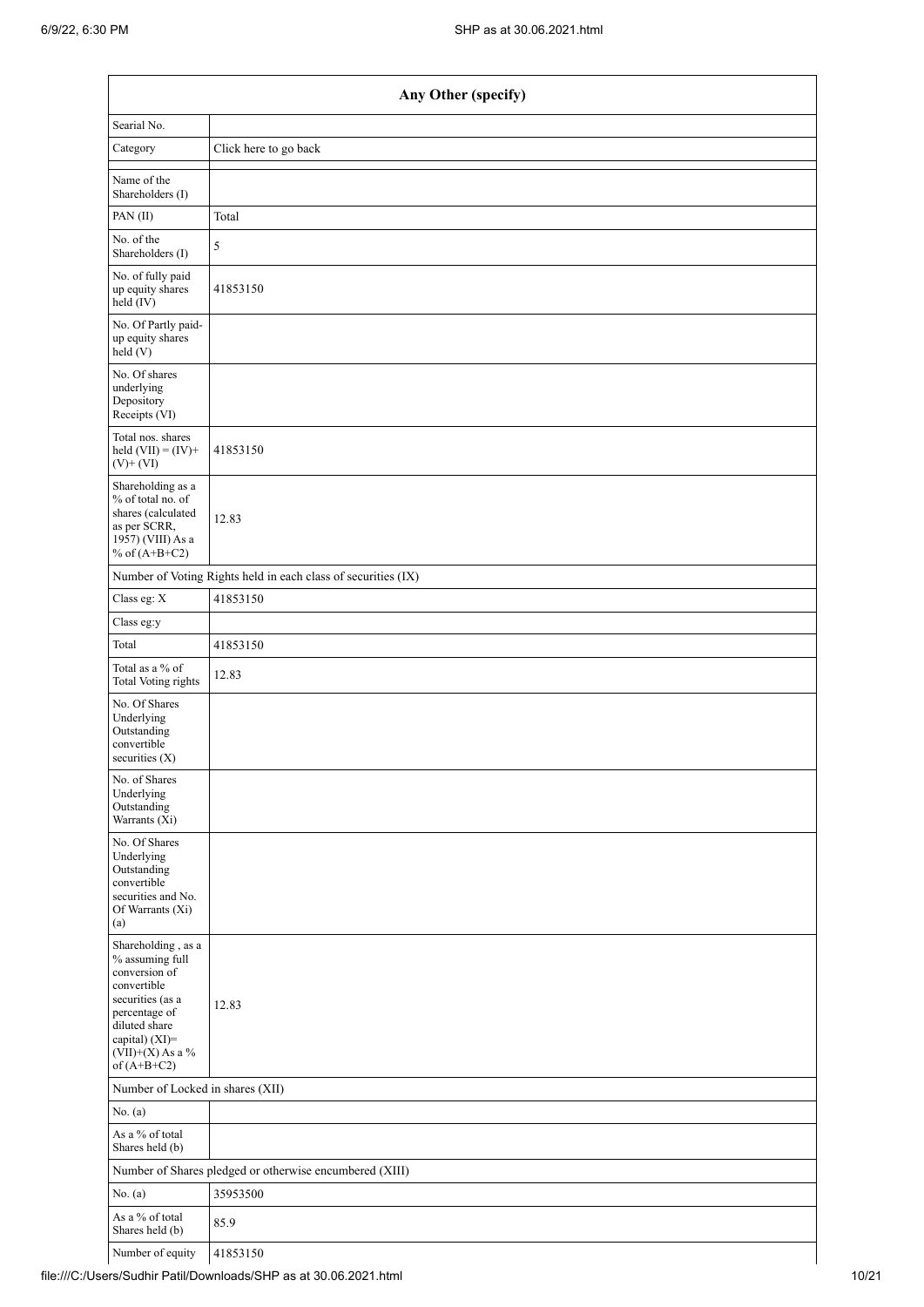| shares held in<br>dematerialized<br>form $(XIV)$ |  |  |  |  |
|--------------------------------------------------|--|--|--|--|
| Reason for not providing PAN                     |  |  |  |  |
| Reason for not<br>providing PAN                  |  |  |  |  |
| Shareholder type                                 |  |  |  |  |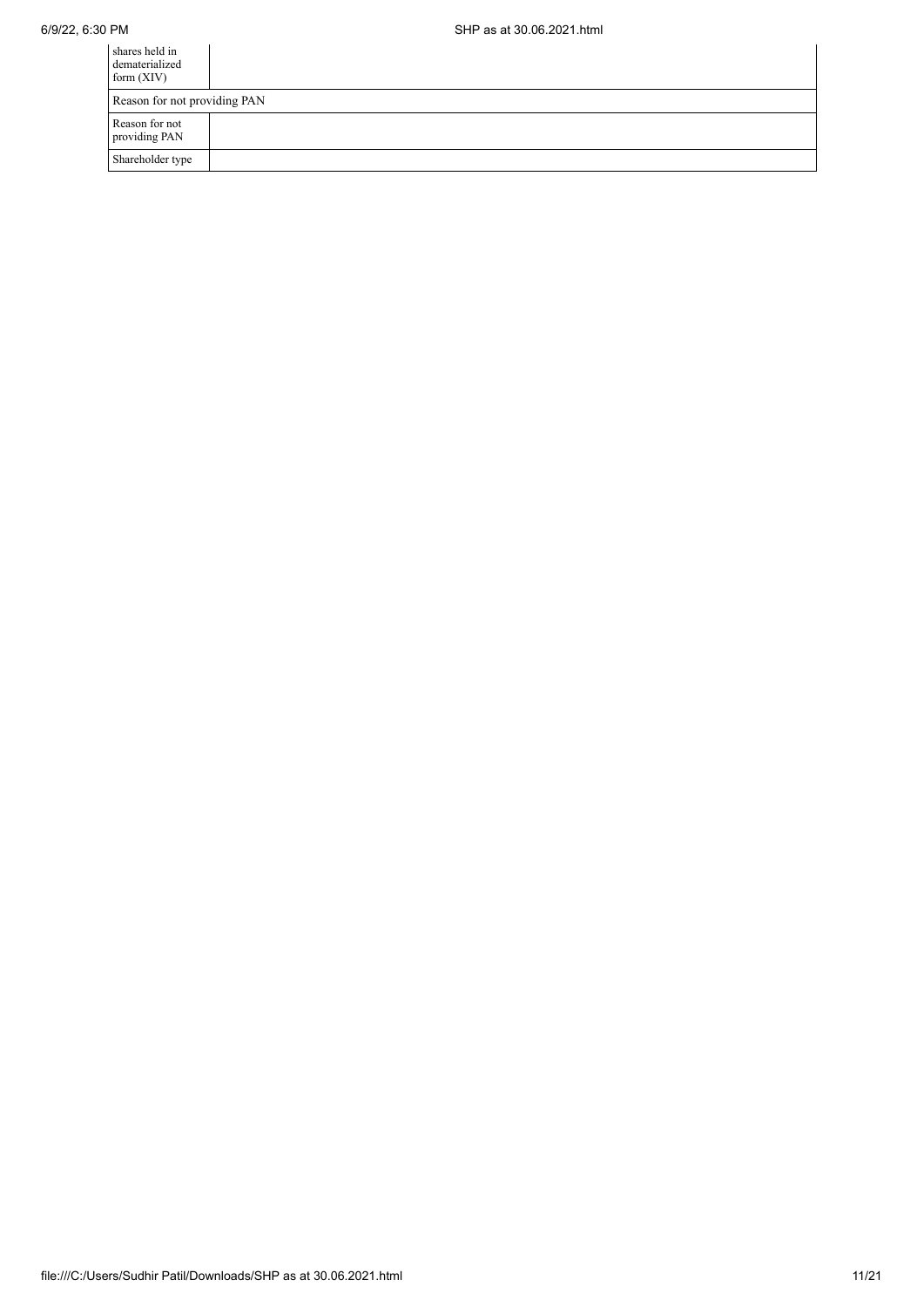| Any Other (specify)                                                                                                                                                                  |                                                               |                       |  |  |  |  |  |  |  |
|--------------------------------------------------------------------------------------------------------------------------------------------------------------------------------------|---------------------------------------------------------------|-----------------------|--|--|--|--|--|--|--|
| Searial No.                                                                                                                                                                          | $\mathbf{1}$                                                  |                       |  |  |  |  |  |  |  |
| Category                                                                                                                                                                             | <b>Bodies Corporate</b>                                       |                       |  |  |  |  |  |  |  |
| Name of the<br>Shareholders (I)                                                                                                                                                      | Essel Holdings Ltd                                            | Click here to go back |  |  |  |  |  |  |  |
| PAN $(II)$                                                                                                                                                                           | AACCE3104C                                                    | Total                 |  |  |  |  |  |  |  |
| No. of the<br>Shareholders (I)                                                                                                                                                       | $\mathbf{1}$                                                  | $\mathbf{1}$          |  |  |  |  |  |  |  |
| No. of fully paid<br>up equity shares<br>held (IV)                                                                                                                                   | 28874238                                                      | 28874238              |  |  |  |  |  |  |  |
| No. Of Partly paid-<br>up equity shares<br>held (V)                                                                                                                                  |                                                               |                       |  |  |  |  |  |  |  |
| No. Of shares<br>underlying<br>Depository<br>Receipts (VI)                                                                                                                           |                                                               |                       |  |  |  |  |  |  |  |
| Total nos. shares<br>held $(VII) = (IV) +$<br>$(V)$ + $(VI)$                                                                                                                         | 28874238                                                      | 28874238              |  |  |  |  |  |  |  |
| Shareholding as a<br>% of total no. of<br>shares (calculated<br>as per SCRR,<br>1957) (VIII) As a<br>% of $(A+B+C2)$                                                                 | 8.85                                                          | 8.85                  |  |  |  |  |  |  |  |
|                                                                                                                                                                                      | Number of Voting Rights held in each class of securities (IX) |                       |  |  |  |  |  |  |  |
| Class eg: X                                                                                                                                                                          | 28874238                                                      | 28874238              |  |  |  |  |  |  |  |
| Class eg:y                                                                                                                                                                           |                                                               |                       |  |  |  |  |  |  |  |
| Total                                                                                                                                                                                | 28874238                                                      | 28874238              |  |  |  |  |  |  |  |
| Total as a % of<br><b>Total Voting rights</b>                                                                                                                                        | 8.85                                                          | 8.85                  |  |  |  |  |  |  |  |
| No. Of Shares<br>Underlying<br>Outstanding<br>convertible<br>securities (X)                                                                                                          |                                                               |                       |  |  |  |  |  |  |  |
| No. of Shares<br>Underlying<br>Outstanding<br>Warrants (Xi)                                                                                                                          |                                                               |                       |  |  |  |  |  |  |  |
| No. Of Shares<br>Underlying<br>Outstanding<br>convertible<br>securities and No.<br>Of Warrants (Xi)<br>(a)                                                                           |                                                               |                       |  |  |  |  |  |  |  |
| Shareholding, as a<br>% assuming full<br>conversion of<br>convertible<br>securities (as a<br>percentage of<br>diluted share<br>capital) (XI)=<br>$(VII)+(X)$ As a %<br>of $(A+B+C2)$ | 8.85                                                          | 8.85                  |  |  |  |  |  |  |  |
| Number of Locked in shares (XII)                                                                                                                                                     |                                                               |                       |  |  |  |  |  |  |  |
| No. (a)                                                                                                                                                                              |                                                               |                       |  |  |  |  |  |  |  |
| As a % of total<br>Shares held (b)                                                                                                                                                   |                                                               | $\boldsymbol{0}$      |  |  |  |  |  |  |  |
|                                                                                                                                                                                      | Number of Shares pledged or otherwise encumbered (XIII)       |                       |  |  |  |  |  |  |  |
| No. (a)                                                                                                                                                                              | $\boldsymbol{0}$                                              | $\boldsymbol{0}$      |  |  |  |  |  |  |  |
| As a % of total<br>Shares held (b)                                                                                                                                                   | $\mathbf{0}$                                                  | $\boldsymbol{0}$      |  |  |  |  |  |  |  |
| Number of equity                                                                                                                                                                     | 28874238                                                      | 28874238              |  |  |  |  |  |  |  |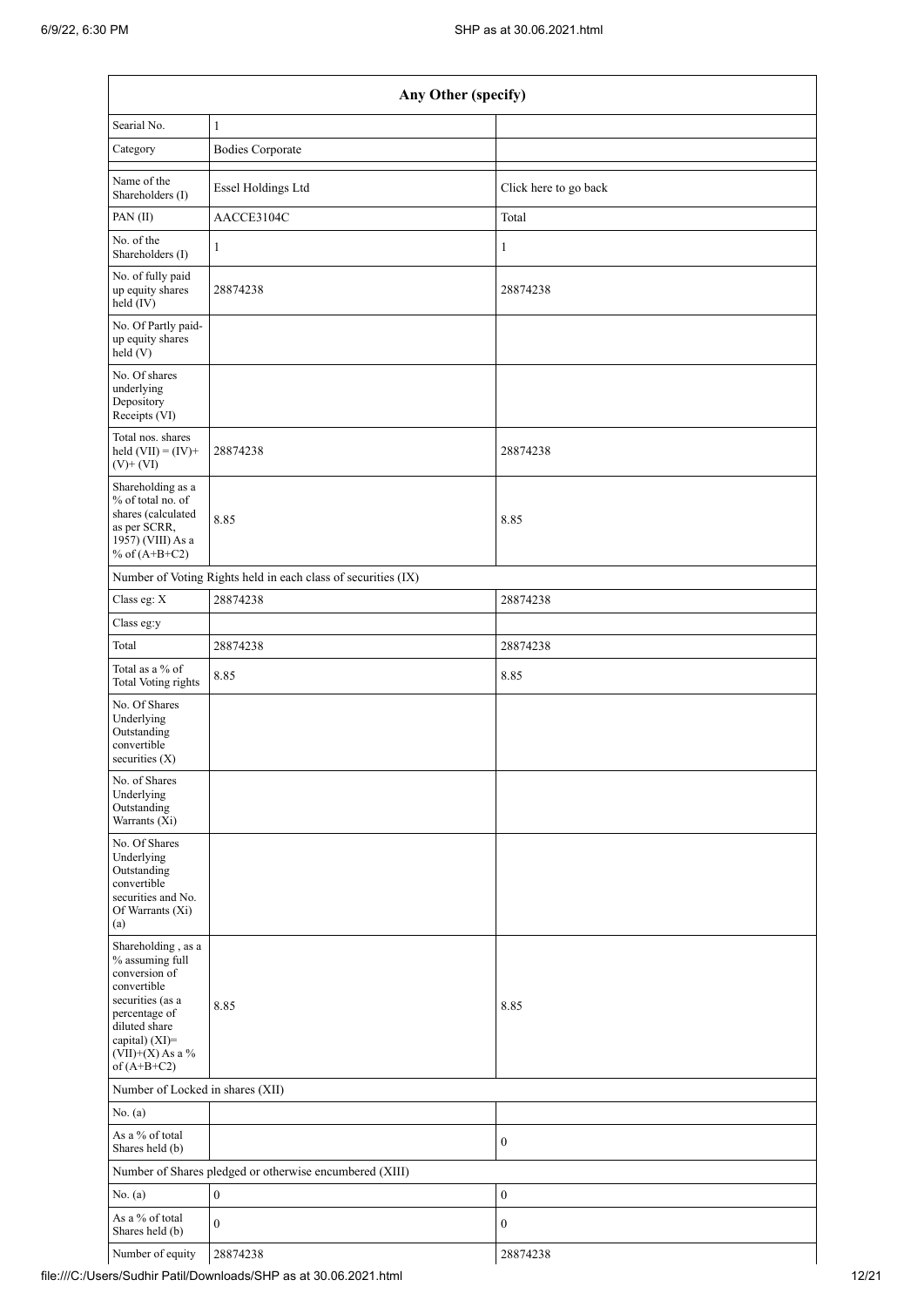| shares held in<br>dematerialized<br>form $(XIV)$ |          |  |
|--------------------------------------------------|----------|--|
| Reason for not providing PAN                     |          |  |
| Reason for not<br>providing PAN                  |          |  |
| Shareholder type                                 | Promoter |  |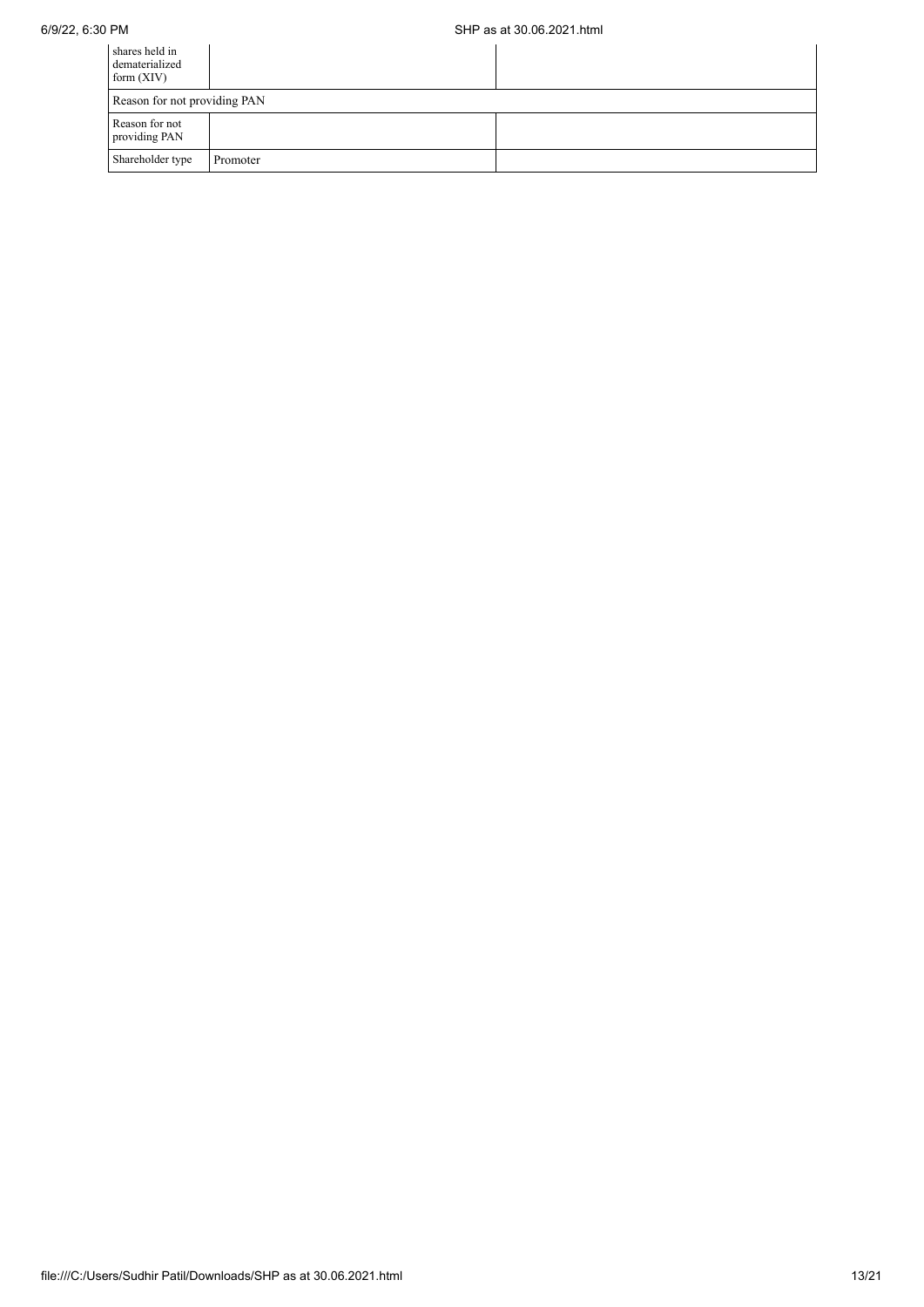| <b>Foreign Portfolio Investors</b>                                                                                                                                                   |                                   |                      |                                               |                                                           |                                      |                          |  |  |
|--------------------------------------------------------------------------------------------------------------------------------------------------------------------------------------|-----------------------------------|----------------------|-----------------------------------------------|-----------------------------------------------------------|--------------------------------------|--------------------------|--|--|
| Searial No.                                                                                                                                                                          | $\mathbf{1}$                      | $\overline{2}$       | 3                                             | $\overline{4}$                                            | 5                                    |                          |  |  |
| Name of the<br>Shareholders (I)                                                                                                                                                      | Moon Capital<br>Trading Pte. Ltd. | Polus Global<br>Fund | Morgan Stanley Asia<br>(Singapore) Pte. - Odi | Copthall Mauritius<br>Investment Limited - Odi<br>Account | Ubs Principal<br>Capital Asia<br>Ltd | Click here<br>to go back |  |  |
| PAN (II)                                                                                                                                                                             | AALCM3031F                        | AAHCP1682K           | AAECM3575F                                    | AAACC4303M                                                | AABCU7548R                           | Total                    |  |  |
| No. of fully paid<br>up equity shares<br>held (IV)                                                                                                                                   | 20955327                          | 20000000             | 9286056                                       | 7605375                                                   | 4634088                              | 62480846                 |  |  |
| No. Of Partly paid-<br>up equity shares<br>held (V)                                                                                                                                  |                                   |                      |                                               |                                                           |                                      |                          |  |  |
| No. Of shares<br>underlying<br>Depository<br>Receipts (VI)                                                                                                                           |                                   |                      |                                               |                                                           |                                      |                          |  |  |
| Total nos. shares<br>held $(VII) = (IV) +$<br>$(V)$ + $(VI)$                                                                                                                         | 20955327                          | 20000000             | 9286056                                       | 7605375                                                   | 4634088                              | 62480846                 |  |  |
| Shareholding as a<br>% of total no. of<br>shares (calculated<br>as per SCRR,<br>1957) (VIII) As a<br>% of $(A+B+C2)$                                                                 | 6.43                              | 6.13                 | 2.85                                          | 2.33                                                      | 1.42                                 | 19.16                    |  |  |
| Number of Voting Rights held in each class of securities (IX)                                                                                                                        |                                   |                      |                                               |                                                           |                                      |                          |  |  |
| Class eg: X                                                                                                                                                                          | 20955327                          | 20000000             | 9286056                                       | 7605375                                                   | 4634088                              | 62480846                 |  |  |
| Class eg:y                                                                                                                                                                           |                                   |                      |                                               |                                                           |                                      |                          |  |  |
| Total                                                                                                                                                                                | 20955327                          | 20000000             | 9286056                                       | 7605375                                                   | 4634088                              | 62480846                 |  |  |
| Total as a % of<br><b>Total Voting rights</b>                                                                                                                                        | 6.43                              | 6.13                 | 2.85                                          | 2.33                                                      | 1.42                                 | 19.16                    |  |  |
| No. Of Shares<br>Underlying<br>Outstanding<br>convertible<br>securities (X)                                                                                                          |                                   |                      |                                               |                                                           |                                      |                          |  |  |
| No. of Shares<br>Underlying<br>Outstanding<br>Warrants (Xi)                                                                                                                          |                                   |                      |                                               |                                                           |                                      |                          |  |  |
| No. Of Shares<br>Underlying<br>Outstanding<br>convertible<br>securities and No.<br>Of Warrants (Xi)<br>(a)                                                                           |                                   |                      |                                               |                                                           |                                      |                          |  |  |
| Shareholding, as a<br>% assuming full<br>conversion of<br>convertible<br>securities (as a<br>percentage of<br>diluted share<br>capital) (XI)=<br>$(VII)+(X)$ As a %<br>of $(A+B+C2)$ | 6.43                              | 6.13                 | 2.85                                          | 2.33                                                      | 1.42                                 | 19.16                    |  |  |
|                                                                                                                                                                                      | Number of Locked in shares (XII)  |                      |                                               |                                                           |                                      |                          |  |  |
| No. (a)                                                                                                                                                                              |                                   |                      |                                               |                                                           |                                      |                          |  |  |
| As a % of total<br>Shares held (b)                                                                                                                                                   |                                   |                      |                                               |                                                           |                                      |                          |  |  |
| Number of equity<br>shares held in<br>dematerialized<br>form (XIV)                                                                                                                   | 20955327                          | 20000000             | 9286056                                       | 7605375                                                   | 4634088                              | 62480846                 |  |  |
| Reason for not providing PAN                                                                                                                                                         |                                   |                      |                                               |                                                           |                                      |                          |  |  |
| Reason for not<br>providing PAN                                                                                                                                                      |                                   |                      |                                               |                                                           |                                      |                          |  |  |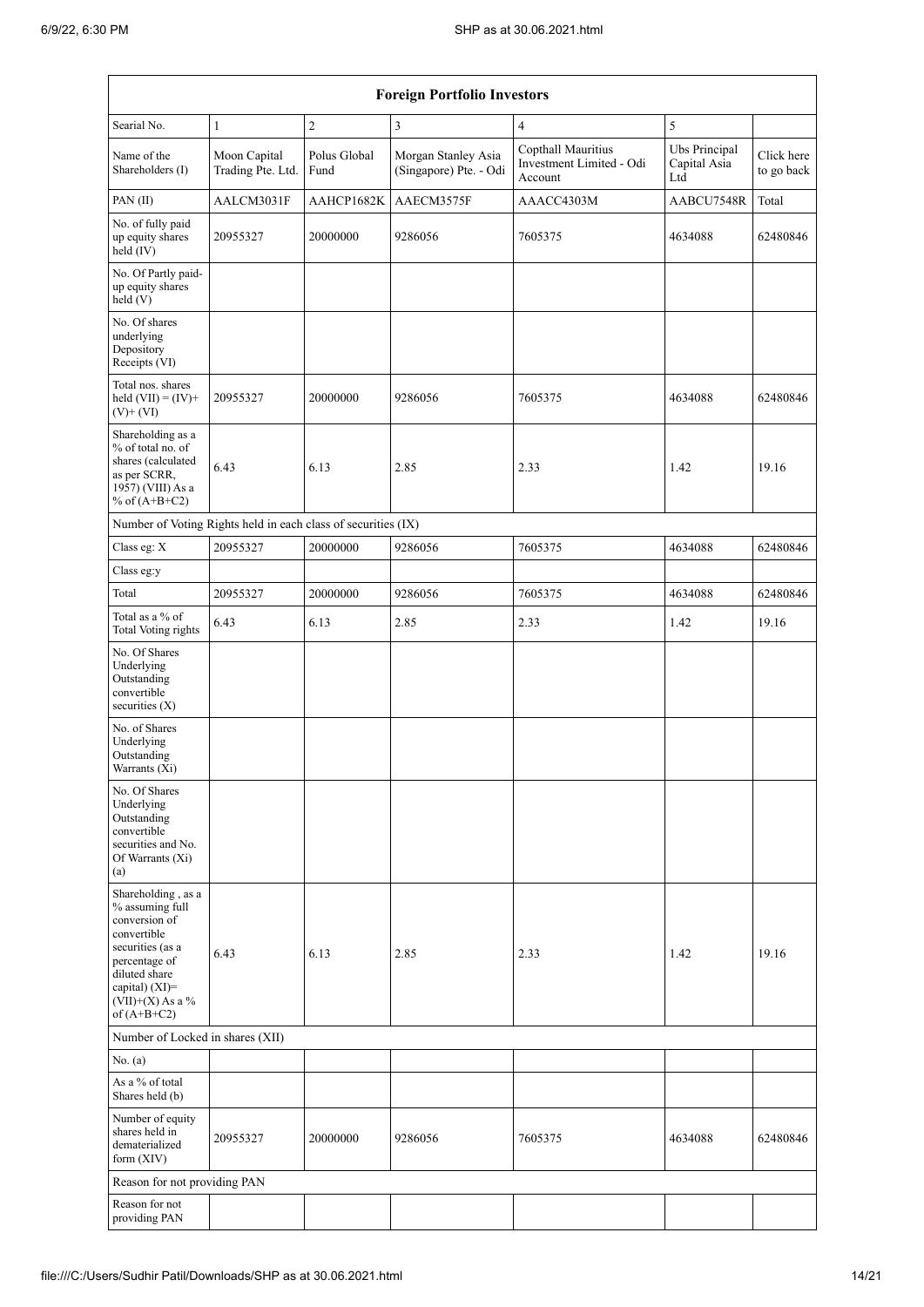|                                                                                                                                                                                                       | Any Other (specify) |                      |            |                              |            |                                     |                     |  |
|-------------------------------------------------------------------------------------------------------------------------------------------------------------------------------------------------------|---------------------|----------------------|------------|------------------------------|------------|-------------------------------------|---------------------|--|
| Searial No.                                                                                                                                                                                           | $\mathbf{1}$        | $\overline{2}$       | 3          | $\overline{4}$               | 5          | 6                                   | $\tau$              |  |
| Category                                                                                                                                                                                              | Trusts              | Foreign<br>Nationals | <b>HUF</b> | Non-Resident Indian<br>(NRI) | <b>LLP</b> | Overseas Corporate<br><b>Bodies</b> | Clearing<br>Members |  |
| Category / More<br>than 1 percentage                                                                                                                                                                  | Category            | Category             | Category   | Category                     | Category   | Category                            | Category            |  |
| Name of the<br>Shareholders (I)                                                                                                                                                                       |                     |                      |            |                              |            |                                     |                     |  |
| PAN(II)                                                                                                                                                                                               |                     |                      |            |                              |            |                                     |                     |  |
| No. of the<br>Shareholders (I)                                                                                                                                                                        | $\overline{c}$      | 5                    | 1684       | 1935                         | 23         | $\overline{c}$                      | 168                 |  |
| No. of fully paid<br>up equity shares<br>$\text{held}(\text{IV})$                                                                                                                                     | 83                  | 11578                | 3786687    | 4671068                      | 752435     | 123                                 | 3710704             |  |
| No. Of Partly paid-<br>up equity shares<br>held(V)                                                                                                                                                    |                     |                      |            |                              |            |                                     |                     |  |
| No. Of shares<br>underlying<br>Depository<br>Receipts (VI)                                                                                                                                            |                     |                      |            |                              |            |                                     |                     |  |
| Total nos. shares<br>held $(VII) = (IV) +$<br>$(V)+(VI)$                                                                                                                                              | 83                  | 11578                | 3786687    | 4671068                      | 752435     | 123                                 | 3710704             |  |
| Shareholding as a<br>% of total no. of<br>shares (calculated<br>as per SCRR,<br>1957) (VIII) As a<br>% of $(A+B+C2)$                                                                                  | $\overline{0}$      | $\boldsymbol{0}$     | 1.16       | 1.43                         | 0.23       | $\boldsymbol{0}$                    | 1.14                |  |
| Number of Voting Rights held in each class of securities (IX)                                                                                                                                         |                     |                      |            |                              |            |                                     |                     |  |
| Class eg: X                                                                                                                                                                                           | 83                  | 11578                | 3786687    | 4671068                      | 752435     | 123                                 | 3710704             |  |
| Class eg:y                                                                                                                                                                                            |                     |                      |            |                              |            |                                     |                     |  |
| Total                                                                                                                                                                                                 | 83                  | 11578                | 3786687    | 4671068                      | 752435     | 123                                 | 3710704             |  |
| Total as a % of<br>Total Voting rights                                                                                                                                                                | $\Omega$            | $\boldsymbol{0}$     | 1.16       | 1.43                         | 0.23       | $\boldsymbol{0}$                    | 1.14                |  |
| No. Of Shares<br>Underlying<br>Outstanding<br>convertible<br>securities (X)                                                                                                                           |                     |                      |            |                              |            |                                     |                     |  |
| No. of Shares<br>Underlying<br>Outstanding<br>Warrants (Xi)                                                                                                                                           |                     |                      |            |                              |            |                                     |                     |  |
| No. Of Shares<br>Underlying<br>Outstanding<br>convertible<br>securities and No.<br>Of Warrants (Xi)<br>(a)                                                                                            |                     |                      |            |                              |            |                                     |                     |  |
| Shareholding, as a<br>% assuming full<br>conversion of<br>convertible<br>securities (as a<br>percentage of<br>diluted share<br>capital) (XI)=<br>$({\rm VII}){+}({\rm X})$ As a $\%$<br>of $(A+B+C2)$ | $\boldsymbol{0}$    | $\boldsymbol{0}$     | 1.16       | 1.43                         | 0.23       | $\boldsymbol{0}$                    | 1.14                |  |
| Number of Locked in shares (XII)                                                                                                                                                                      |                     |                      |            |                              |            |                                     |                     |  |
| No. (a)<br>As a % of total<br>Shares held (b)                                                                                                                                                         |                     |                      |            |                              |            |                                     |                     |  |
| Number of equity<br>shares held in<br>dematerialized<br>form $(XIV)$                                                                                                                                  | 83                  | 11304                | 3786658    | 4576830                      | 752435     | 123                                 | 3710704             |  |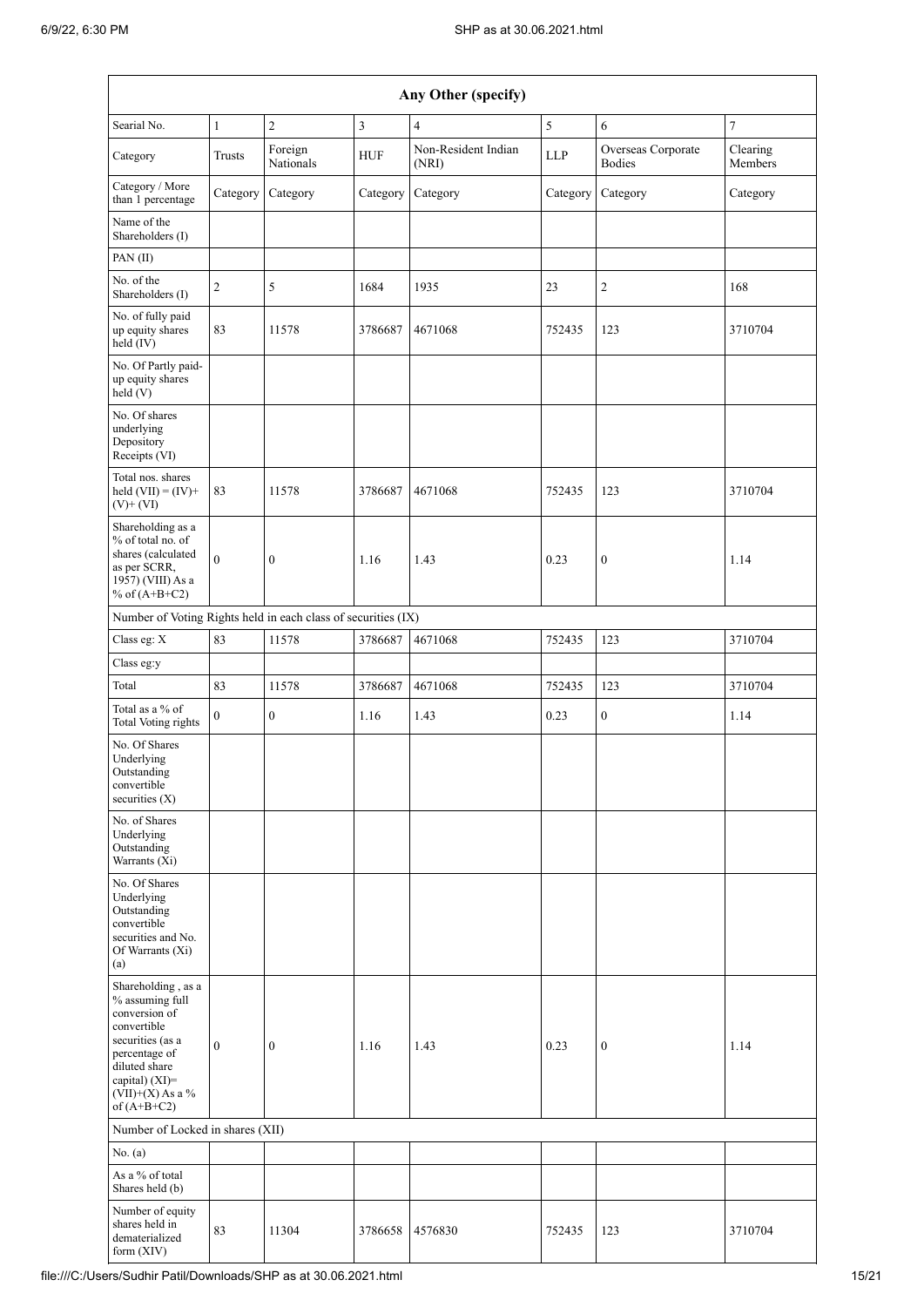| Reason for not providing PAN    |  |  |  |  |  |  |  |
|---------------------------------|--|--|--|--|--|--|--|
| Reason for not<br>providing PAN |  |  |  |  |  |  |  |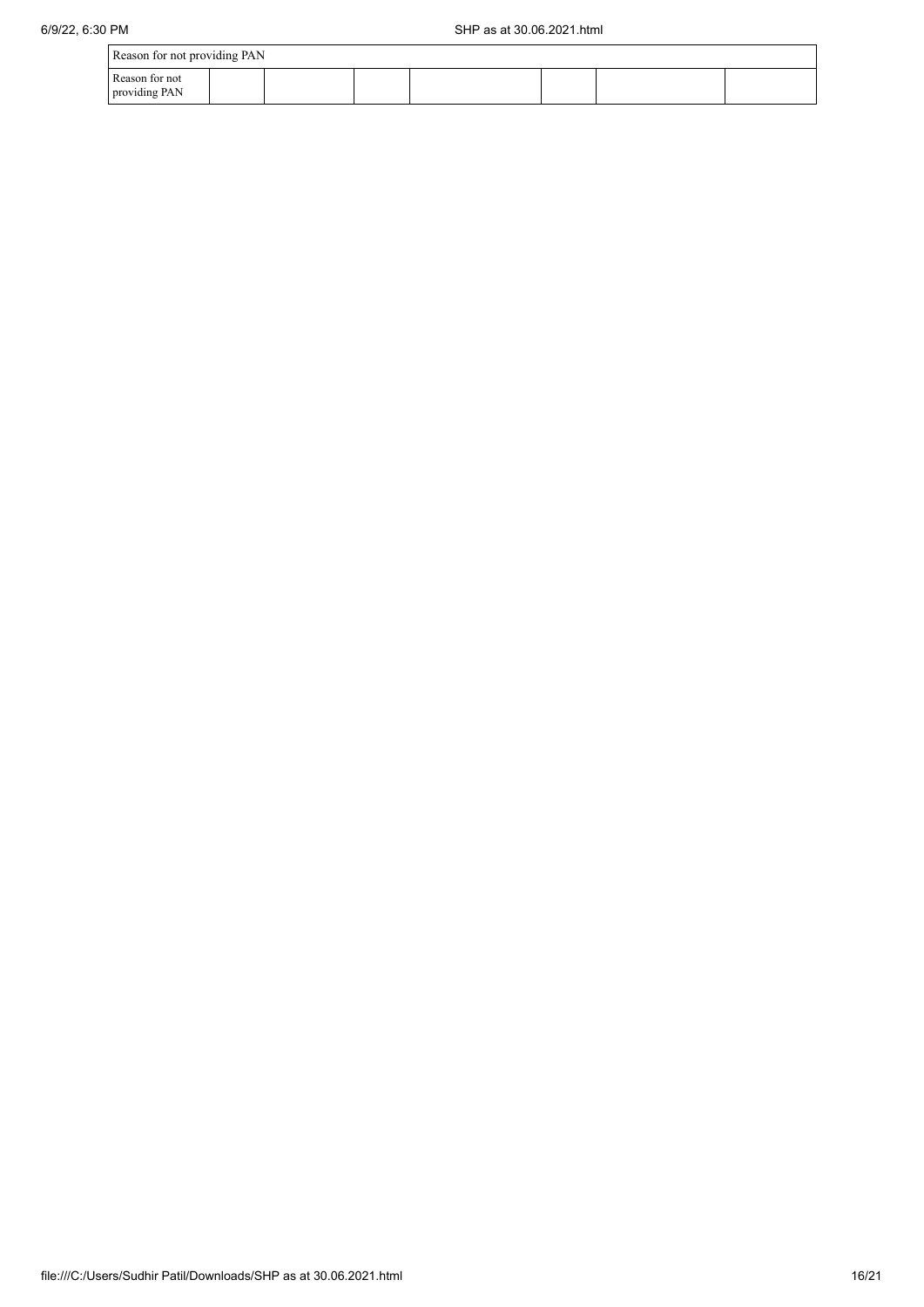| Any Other (specify)                                                                                                                                                                  |                            |                                              |                                              |                                                             |                                                            |                                              |                                              |  |
|--------------------------------------------------------------------------------------------------------------------------------------------------------------------------------------|----------------------------|----------------------------------------------|----------------------------------------------|-------------------------------------------------------------|------------------------------------------------------------|----------------------------------------------|----------------------------------------------|--|
| Searial No.                                                                                                                                                                          | 8                          | 9                                            | 10                                           | 11                                                          | 12                                                         | 13                                           | 14                                           |  |
| Category                                                                                                                                                                             | <b>Bodies</b><br>Corporate | <b>Bodies</b><br>Corporate                   | <b>Bodies</b><br>Corporate                   | <b>Bodies Corporate</b>                                     | <b>Bodies</b><br>Corporate                                 | <b>Bodies</b><br>Corporate                   | <b>Bodies</b><br>Corporate                   |  |
| Category / More<br>than 1 percentage                                                                                                                                                 | Category                   | More than 1<br>percentage of<br>shareholding | More than 1<br>percentage of<br>shareholding | More than 1<br>percentage of<br>shareholding                | More than 1<br>percentage of<br>shareholding               | More than 1<br>percentage of<br>shareholding | More than 1<br>percentage of<br>shareholding |  |
| Name of the<br>Shareholders (I)                                                                                                                                                      |                            | Rattanindia<br>Finance Private<br>Limited    | <b>Indusind Bank</b><br>Ltd.                 | Housing<br>Development<br>Finance<br>Corporation<br>Limited | L And T<br>Infrastructure<br>Finance<br>Company<br>Limited | L And T<br>Finance Ltd                       | Vyoman<br>Tradelink India<br>Private Limited |  |
| PAN(II)                                                                                                                                                                              |                            | AAACV3154D                                   | AAACI1314G                                   | AAACH0997E                                                  | AABCL2283L                                                 | AACCA1963B                                   | AAWCS1972Q                                   |  |
| No. of the<br>Shareholders (I)                                                                                                                                                       | 660                        | $\mathbf{1}$                                 | $\mathbf{1}$                                 | $\mathbf{1}$                                                | $\mathbf{1}$                                               | $\mathbf{1}$                                 | 1                                            |  |
| No. of fully paid<br>up equity shares<br>held (IV)                                                                                                                                   | 107910668                  | 20950000                                     | 17370000                                     | 15805000                                                    | 12560000                                                   | 9602667                                      | 4949506                                      |  |
| No. Of Partly paid-<br>up equity shares<br>held (V)                                                                                                                                  |                            |                                              |                                              |                                                             |                                                            |                                              |                                              |  |
| No. Of shares<br>underlying<br>Depository<br>Receipts (VI)                                                                                                                           |                            |                                              |                                              |                                                             |                                                            |                                              |                                              |  |
| Total nos. shares<br>held $(VII) = (IV)+$<br>$(V)$ + $(VI)$                                                                                                                          | 107910668                  | 20950000                                     | 17370000                                     | 15805000                                                    | 12560000                                                   | 9602667                                      | 4949506                                      |  |
| Shareholding as a<br>% of total no. of<br>shares (calculated<br>as per SCRR,<br>1957) (VIII) As a<br>% of $(A+B+C2)$                                                                 | 33.09                      | 6.42                                         | 5.33                                         | 4.85                                                        | 3.85                                                       | 2.94                                         | 1.52                                         |  |
| Number of Voting Rights held in each class of securities (IX)                                                                                                                        |                            |                                              |                                              |                                                             |                                                            |                                              |                                              |  |
| Class eg: X                                                                                                                                                                          | 107910668                  | 20950000                                     | 17370000                                     | 15805000                                                    | 12560000                                                   | 9602667                                      | 4949506                                      |  |
| Class eg:y                                                                                                                                                                           |                            |                                              |                                              |                                                             |                                                            |                                              |                                              |  |
| Total                                                                                                                                                                                | 107910668                  | 20950000                                     | 17370000                                     | 15805000                                                    | 12560000                                                   | 9602667                                      | 4949506                                      |  |
| Total as a % of<br><b>Total Voting rights</b>                                                                                                                                        | 33.09                      | 6.42                                         | 5.33                                         | 4.85                                                        | 3.85                                                       | 2.94                                         | 1.52                                         |  |
| No. Of Shares<br>Underlying<br>Outstanding<br>convertible<br>securities $(X)$                                                                                                        |                            |                                              |                                              |                                                             |                                                            |                                              |                                              |  |
| No. of Shares<br>Underlying<br>Outstanding<br>Warrants (Xi)                                                                                                                          |                            |                                              |                                              |                                                             |                                                            |                                              |                                              |  |
| No. Of Shares<br>Underlying<br>Outstanding<br>convertible<br>securities and No.<br>Of Warrants (Xi)<br>(a)                                                                           |                            |                                              |                                              |                                                             |                                                            |                                              |                                              |  |
| Shareholding, as a<br>% assuming full<br>conversion of<br>convertible<br>securities (as a<br>percentage of<br>diluted share<br>capital) (XI)=<br>$(VII)+(X)$ As a %<br>of $(A+B+C2)$ | 33.09                      | 6.42                                         | 5.33                                         | 4.85                                                        | 3.85                                                       | 2.94                                         | 1.52                                         |  |
| Number of Locked in shares (XII)                                                                                                                                                     |                            |                                              |                                              |                                                             |                                                            |                                              |                                              |  |
| No. (a)                                                                                                                                                                              |                            |                                              |                                              |                                                             |                                                            |                                              |                                              |  |
| As a % of total<br>Shares held (b)                                                                                                                                                   |                            |                                              |                                              |                                                             |                                                            |                                              |                                              |  |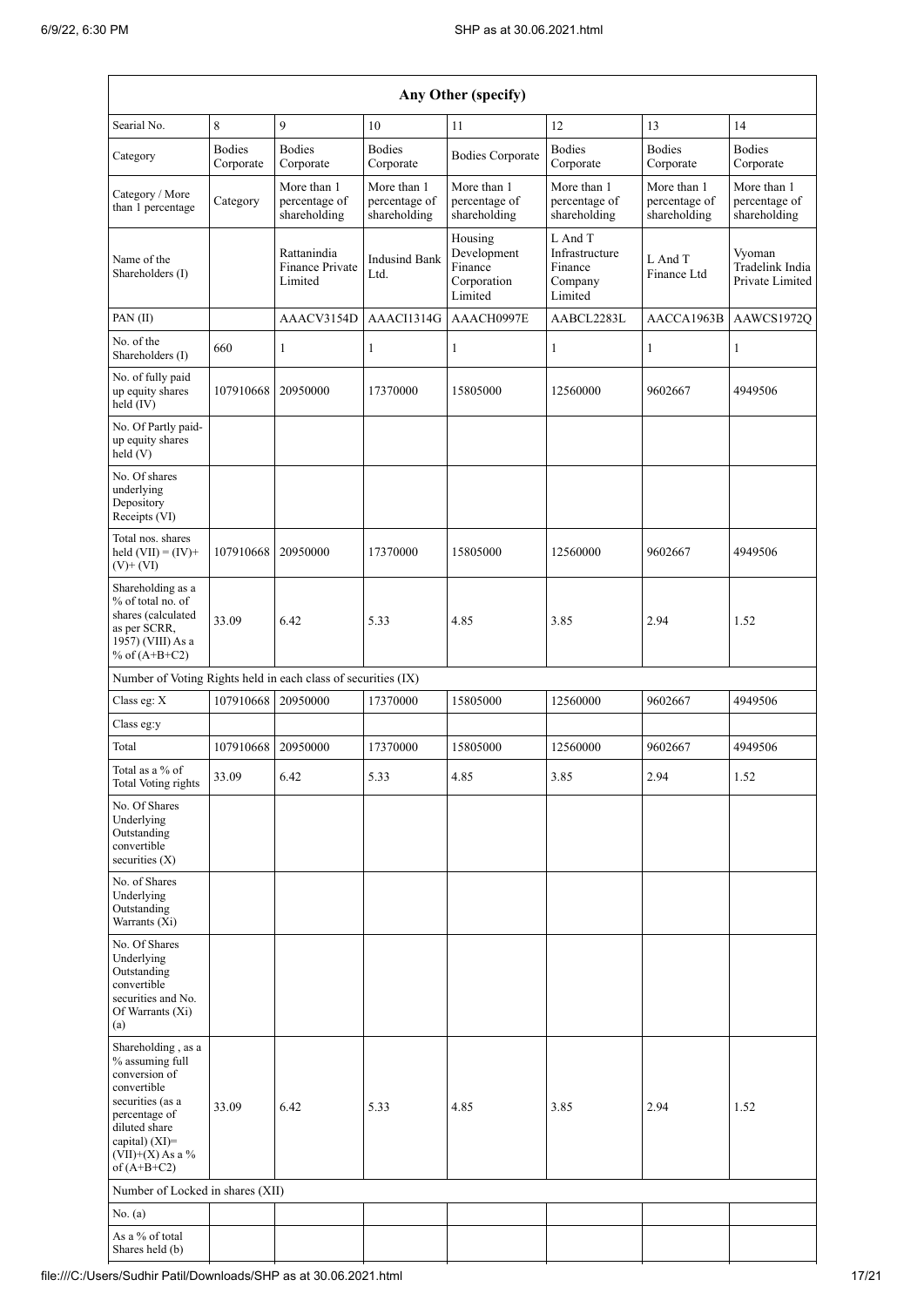## 6/9/22, 6:30 PM SHP as at 30.06.2021.html

| Number of equity<br>shares held in<br>dematerialized<br>form $(XIV)$ | 107910394 20950000 | 17370000 | 15805000 | 12560000 | 9602667 | 4949506 |
|----------------------------------------------------------------------|--------------------|----------|----------|----------|---------|---------|
| Reason for not providing PAN                                         |                    |          |          |          |         |         |
| Reason for not<br>providing PAN                                      |                    |          |          |          |         |         |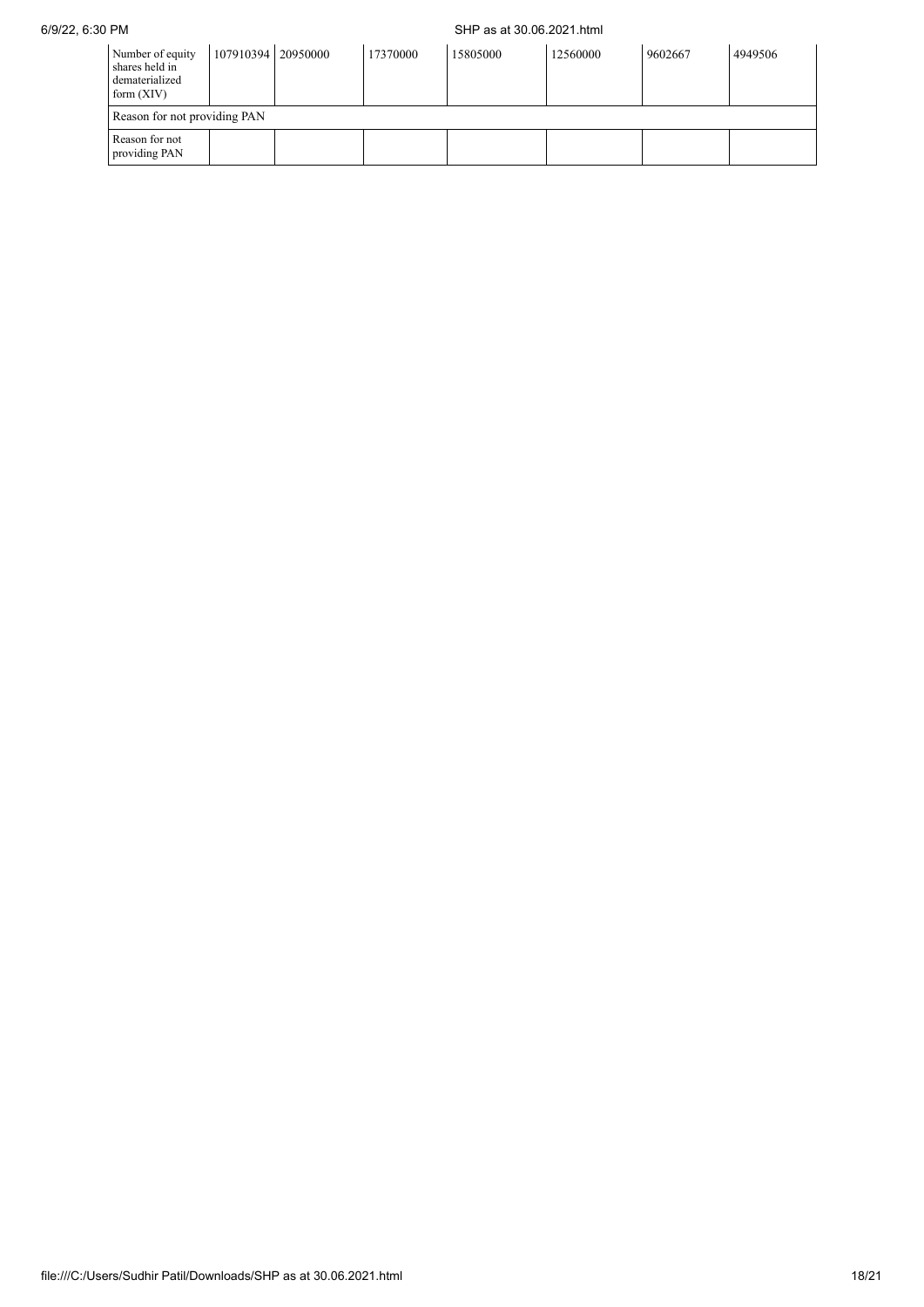| Any Other (specify)                                                                                                                                                                |                                                               |                                        |                       |  |  |  |  |
|------------------------------------------------------------------------------------------------------------------------------------------------------------------------------------|---------------------------------------------------------------|----------------------------------------|-----------------------|--|--|--|--|
| Searial No.                                                                                                                                                                        | 15                                                            | 16                                     |                       |  |  |  |  |
| Category                                                                                                                                                                           | <b>Bodies Corporate</b>                                       | <b>Bodies Corporate</b>                |                       |  |  |  |  |
| Category / More<br>than 1 percentage                                                                                                                                               | More than 1 percentage of shareholding                        | More than 1 percentage of shareholding |                       |  |  |  |  |
| Name of the<br>Shareholders (I)                                                                                                                                                    | Hero Fincorp Limited                                          | Veena Investments Private Limited      | Click here to go back |  |  |  |  |
| PAN(II)                                                                                                                                                                            | AAACH0157J                                                    | AAACV6436A                             | Total                 |  |  |  |  |
| No. of the<br>Shareholders (I)                                                                                                                                                     | 1                                                             | $\mathbf{1}$                           | 4479                  |  |  |  |  |
| No. of fully paid<br>up equity shares<br>held (IV)                                                                                                                                 | 3850310                                                       | 3449013                                | 120843346             |  |  |  |  |
| No. Of Partly paid-<br>up equity shares<br>held (V)                                                                                                                                |                                                               |                                        |                       |  |  |  |  |
| No. Of shares<br>underlying<br>Depository<br>Receipts (VI)                                                                                                                         |                                                               |                                        |                       |  |  |  |  |
| Total nos. shares<br>held $(VII) = (IV) +$<br>$(V)$ + $(VI)$                                                                                                                       | 3850310                                                       | 3449013                                | 120843346             |  |  |  |  |
| Shareholding as a<br>% of total no. of<br>shares (calculated<br>as per SCRR,<br>1957) (VIII) As a<br>% of $(A+B+C2)$                                                               | 1.18                                                          | 1.06                                   | 37.05                 |  |  |  |  |
|                                                                                                                                                                                    | Number of Voting Rights held in each class of securities (IX) |                                        |                       |  |  |  |  |
| Class eg: $X$                                                                                                                                                                      | 3850310                                                       | 3449013                                | 120843346             |  |  |  |  |
| Class eg:y                                                                                                                                                                         |                                                               |                                        |                       |  |  |  |  |
| Total                                                                                                                                                                              | 3850310                                                       | 3449013                                | 120843346             |  |  |  |  |
| Total as a % of<br><b>Total Voting rights</b>                                                                                                                                      | 1.18                                                          | 1.06                                   | 37.05                 |  |  |  |  |
| No. Of Shares<br>Underlying<br>Outstanding<br>convertible<br>securities $(X)$                                                                                                      |                                                               |                                        |                       |  |  |  |  |
| No. of Shares<br>Underlying<br>Outstanding<br>Warrants (Xi)                                                                                                                        |                                                               |                                        |                       |  |  |  |  |
| No. Of Shares<br>Underlying<br>Outstanding<br>convertible<br>securities and No.<br>Of Warrants (Xi)<br>(a)                                                                         |                                                               |                                        |                       |  |  |  |  |
| Shareholding, as a<br>% assuming full<br>conversion of<br>convertible<br>securities (as a<br>percentage of<br>diluted share<br>capital) (XI)=<br>(VII)+(X) As a %<br>of $(A+B+C2)$ | 1.18                                                          | 1.06                                   | 37.05                 |  |  |  |  |
| Number of Locked in shares (XII)                                                                                                                                                   |                                                               |                                        |                       |  |  |  |  |
| No. (a)                                                                                                                                                                            |                                                               |                                        |                       |  |  |  |  |
| As a % of total<br>Shares held (b)                                                                                                                                                 |                                                               |                                        |                       |  |  |  |  |
| Number of equity<br>shares held in<br>dematerialized<br>form (XIV)                                                                                                                 | 3850310                                                       | 3449013                                | 120748531             |  |  |  |  |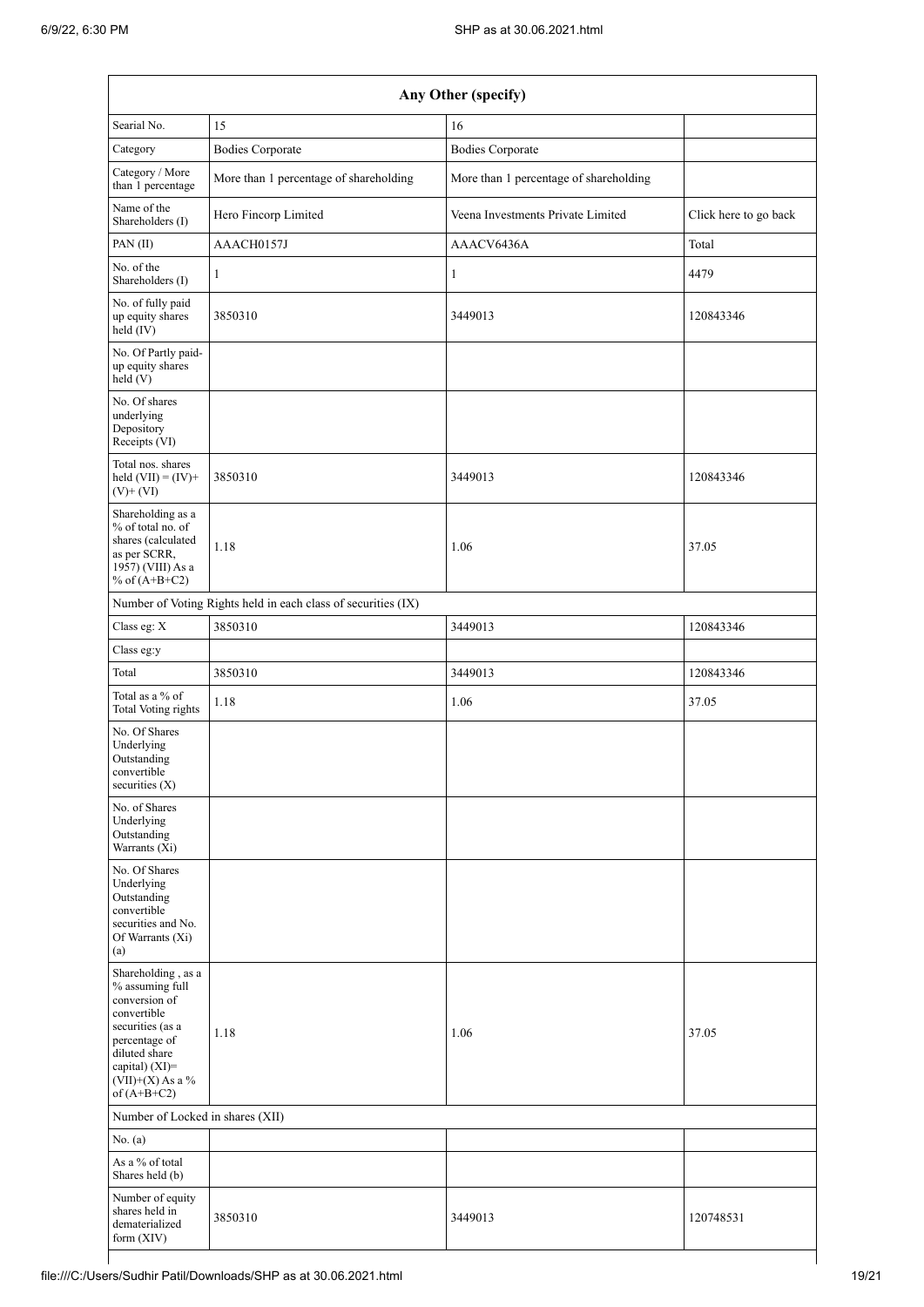Reason for not providing PAN

| Reason for not providing PAN    |  |  |
|---------------------------------|--|--|
| Reason for not<br>providing PAN |  |  |